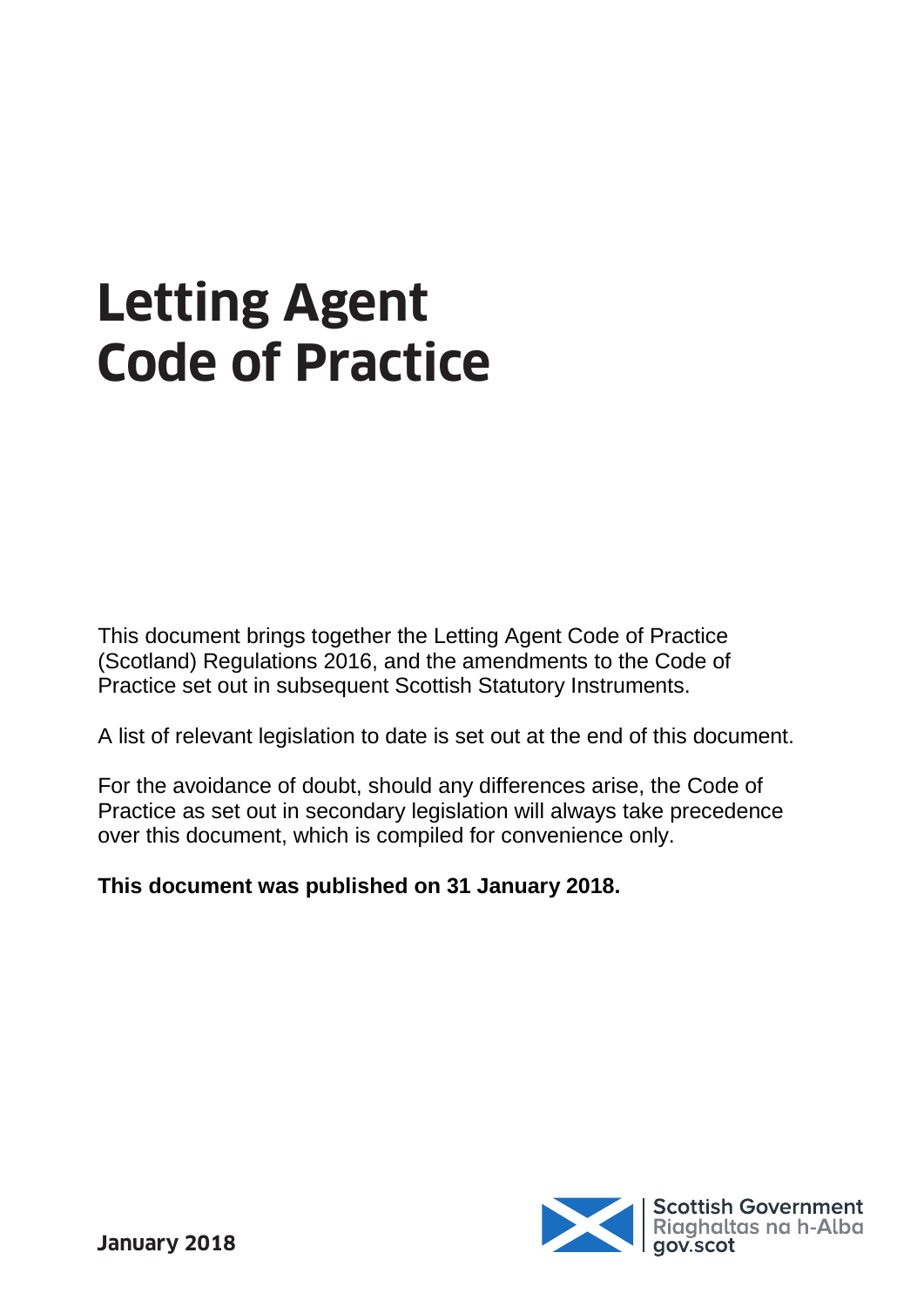## **CONTENTS**

| How do the requirements of professional bodies and other legislation relate to |  |
|--------------------------------------------------------------------------------|--|
|                                                                                |  |
|                                                                                |  |
|                                                                                |  |
|                                                                                |  |
|                                                                                |  |
|                                                                                |  |
|                                                                                |  |
|                                                                                |  |
|                                                                                |  |
|                                                                                |  |
|                                                                                |  |
|                                                                                |  |
|                                                                                |  |
|                                                                                |  |
|                                                                                |  |
|                                                                                |  |
|                                                                                |  |
|                                                                                |  |
|                                                                                |  |
|                                                                                |  |
|                                                                                |  |
|                                                                                |  |
|                                                                                |  |
|                                                                                |  |
|                                                                                |  |
|                                                                                |  |
|                                                                                |  |
|                                                                                |  |
|                                                                                |  |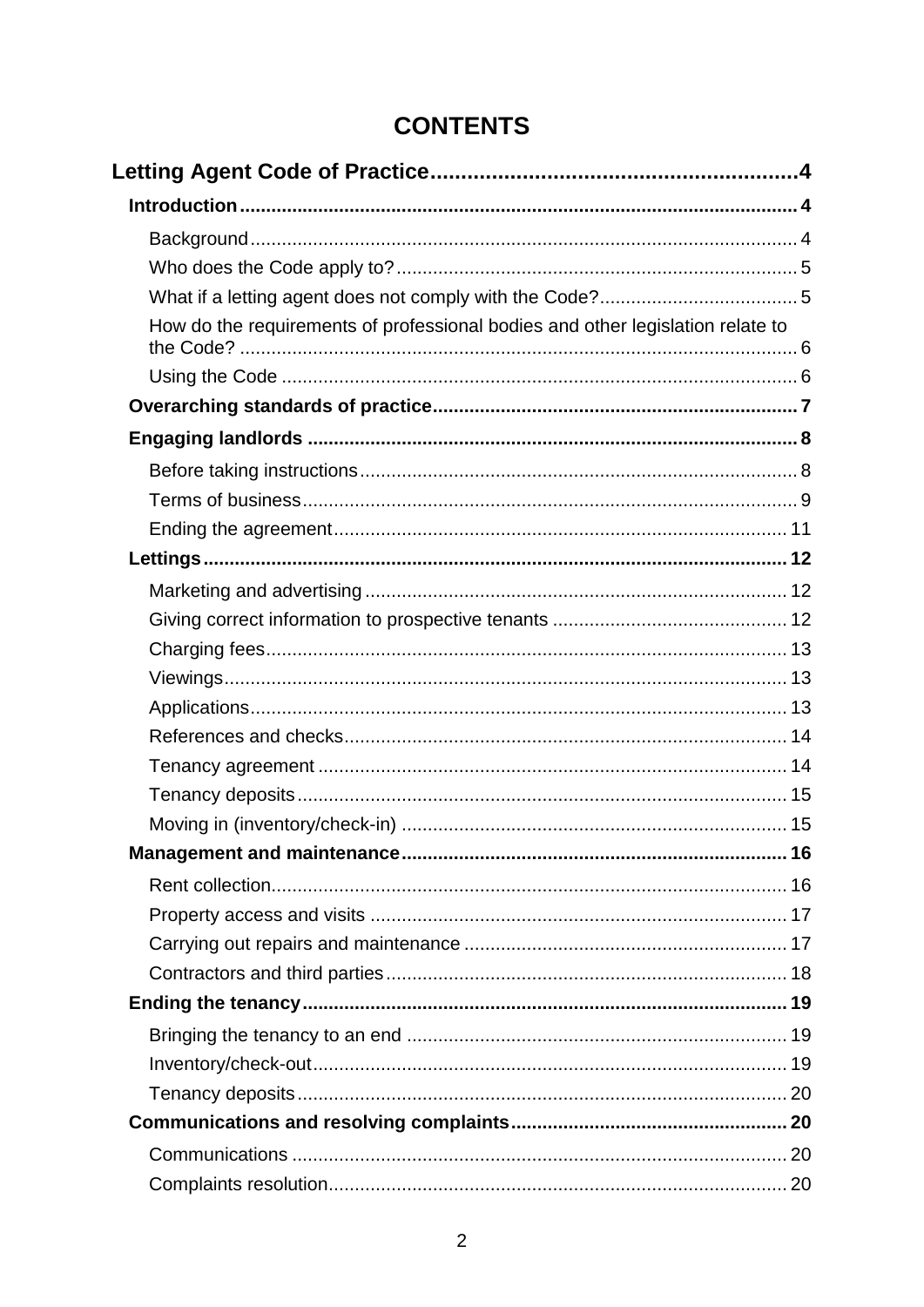| Handling landlords' and tenants' money, and insurance arrangements  21 |  |
|------------------------------------------------------------------------|--|
|                                                                        |  |
|                                                                        |  |
|                                                                        |  |
|                                                                        |  |
|                                                                        |  |
|                                                                        |  |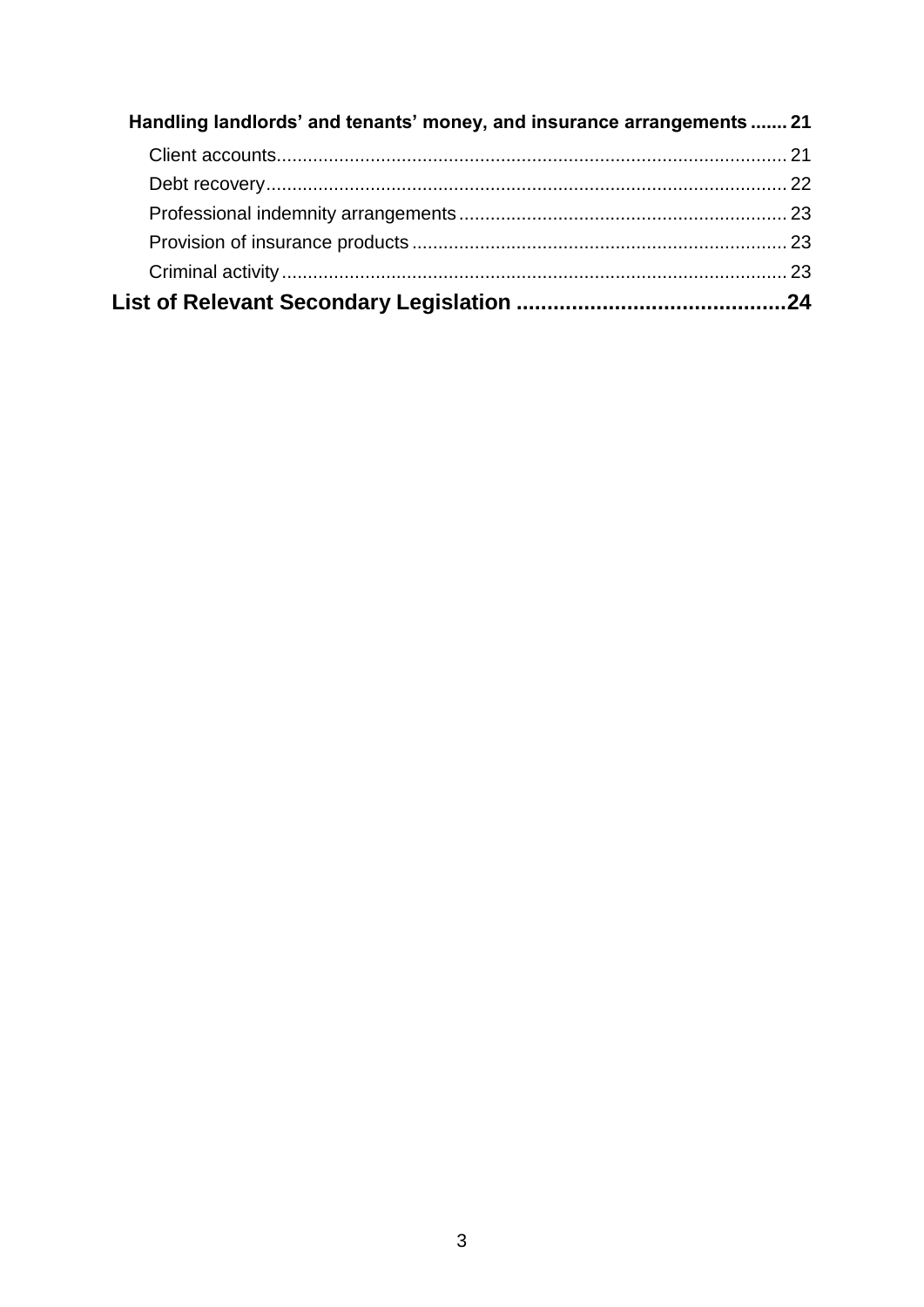## **Letting Agent Code of Practice**

## **SECTION 1** *Introduction*

#### <span id="page-3-2"></span><span id="page-3-1"></span><span id="page-3-0"></span>**Background**

- **1.** This Letting Agent Code of Practice (the "Code") sets out the standards expected of letting agents operating in Scotland in how they manage their business and provide their services.
- **2.** Section 46 of the Housing (Scotland) Act 2014 ("the 2014 Act") allows Scottish Ministers to set out a code of practice that all letting agents must comply with that covers:
	- the standards of practice for those carrying out letting agency work;
	- the handling of tenants' and landlords' money; and
	- the professional indemnity arrangements to be kept in place.
- **3.** The Code forms part of a broader regulatory framework for letting agents, which the 2014 Act also introduced. The framework's main features are:
	- a mandatory register for letting agents with an associated 'fit and proper' person test;
	- powers for Scottish Ministers to set training requirements that must be met before an applicant can be accepted on to the register;
	- a means of redress for breaches of the Code to the First-tier Tribunal for landlords and tenants; and
	- powers for Scottish Ministers to obtain information, and powers of inspection to help them monitor compliance.
- **4.** These measures strengthen regulation of the letting-agent industry in Scotland. Letting agents are important in ensuring the private rented sector is professional and well managed, and they help to provide the good-quality homes our communities need. The Code reflects much of the existing good practice in the industry. It will help raise standards (where this is needed), and help build a more effective private rented sector that meets the needs of tenants, landlords and letting agents.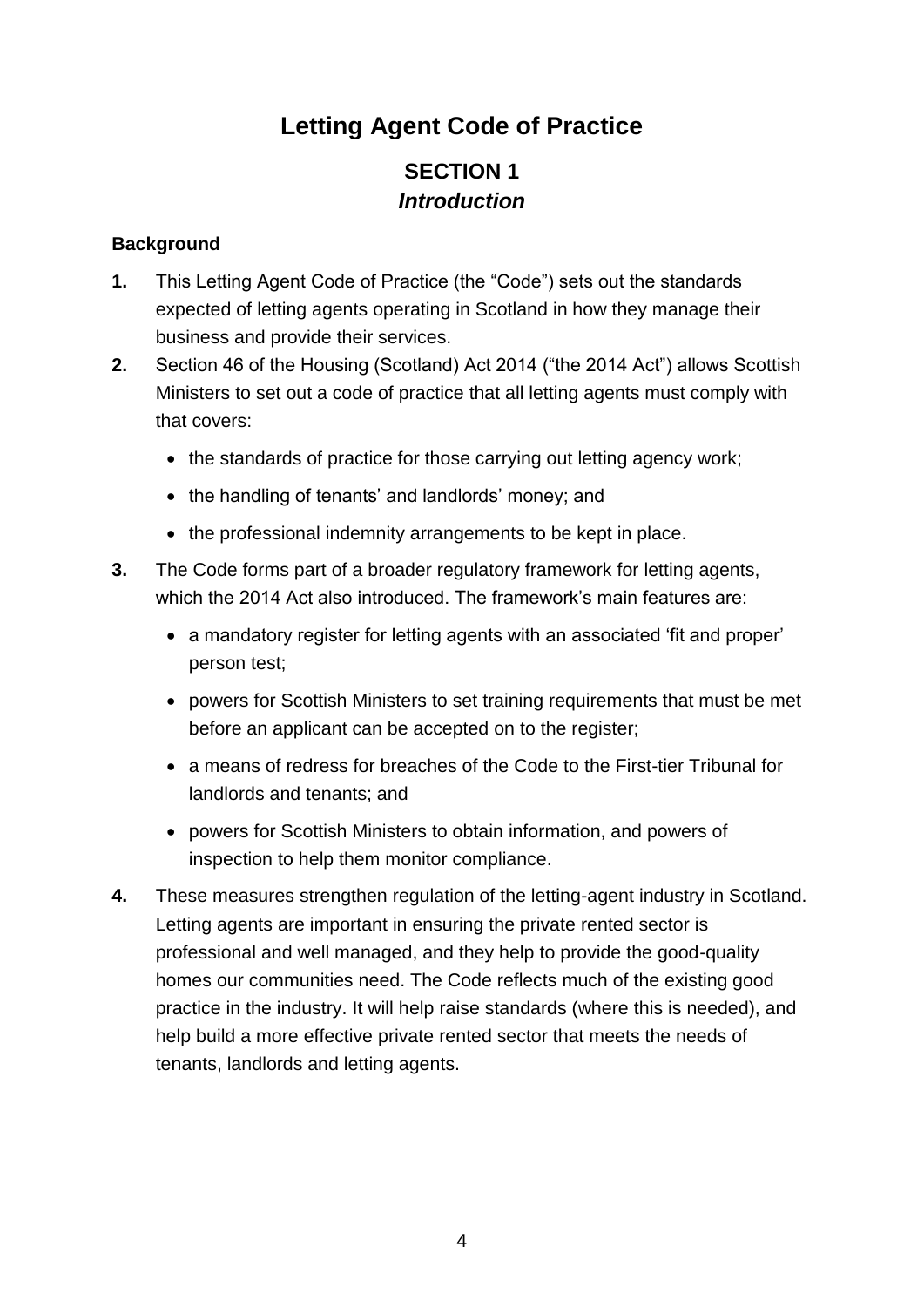#### <span id="page-4-0"></span>**Who does the Code apply to?**

**5.** The Code applies to every person who carries out letting agency work in Scotland, which is defined in section 61(1) of the 2014 Act as:

"things done by a person in the course of that person's business in response to relevant instructions which are—

- a) carried out with a view to a landlord who is a relevant person entering into, or seeking to enter into a lease or occupancy agreement by virtue of which an unconnected person may use the landlord's house as a dwelling, or
- b) for the purposes of managing a house (including in particular collecting rent, inspecting the house and making arrangements for the repair, maintenance, improvement or insurance of the house) which is, or is to be, subject to a lease or arrangement mentioned in paragraph (a)."
- **6.** The Code will also help landlords and tenants understand the standards of practice they can expect from a letting agent; whether these standards have been met; and, where necessary, help to resolve problems through the First-tier tribunal if they believe a letting agent has failed to comply with the Code.

#### <span id="page-4-1"></span>**What if a letting agent does not comply with the Code?**

- **7.** If a landlord or tenant (including former landlord or tenant) believes that a letting agent they have let a property through or from has failed to comply with the Code, they must notify the letting agent of this in writing (this includes electronic communications), so the letting agent can take action to resolve the issue. Some letting agents may also offer access to an independent alternative dispute resolution (ADR) service if they cannot resolve a complaint internally. If the landlord or tenant remains dissatisfied after raising their complaint with the agent, they can apply to the First-tier Tribunal (the "Tribunal"). In addition, Scottish Ministers may also apply to the Tribunal where they have concerns that a letting agent has failed to comply with the Code.
- **8.** The 2014 Act enables the Tribunal to decide whether a letting agent has failed to comply with the Code. To help with this, the Tribunal will consider a variety of evidence from, for example, the letting agent, landlord, tenant, Scottish Ministers and other relevant organisations (such as trading standards). Depending on the nature of the complaint, the Tribunal may look at whether the agent's own terms of business, policies and procedures comply with the Code and whether they have kept to them. A letting agent should therefore keep and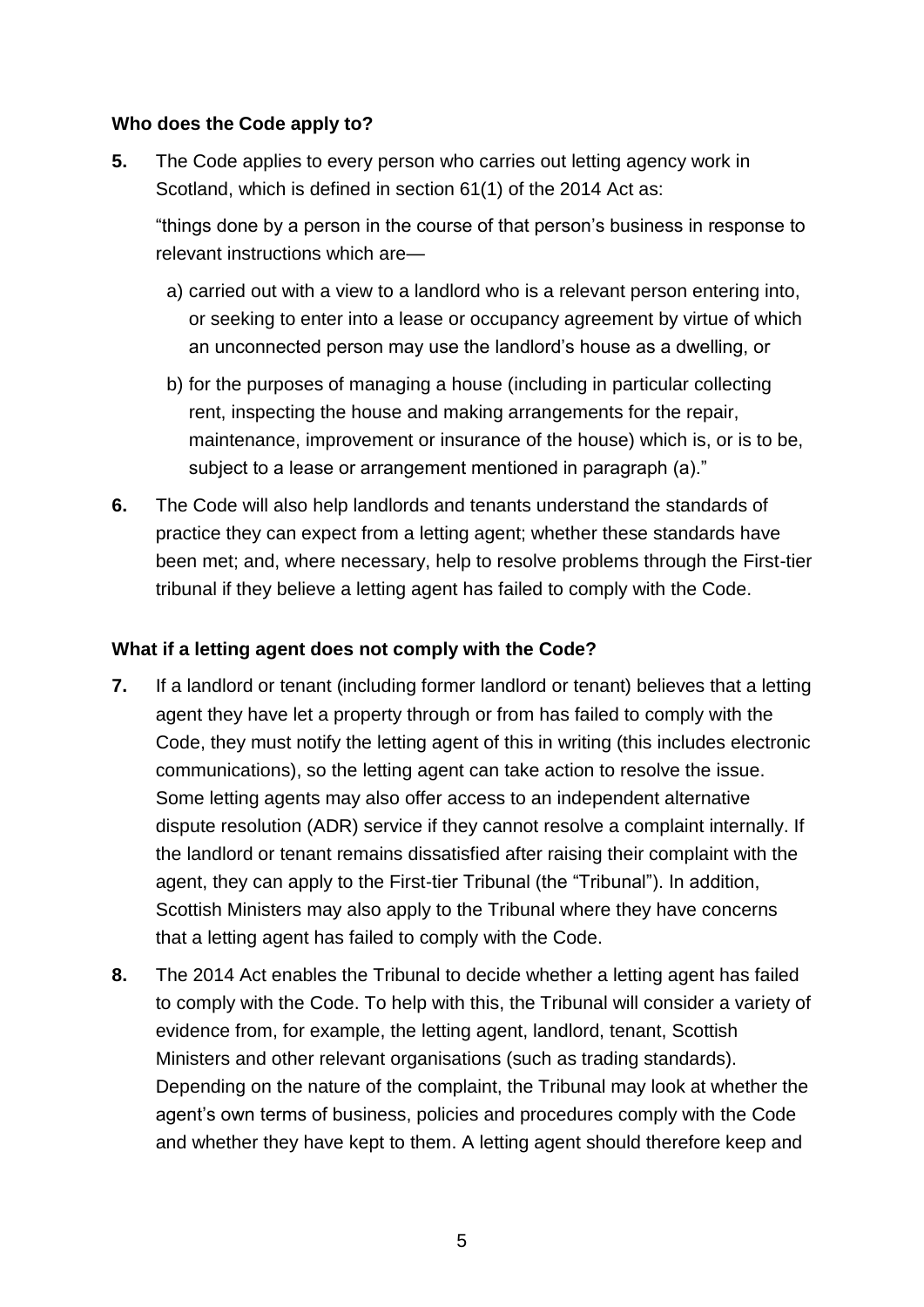maintain appropriate records to help demonstrate how they have complied with the Code.

- **9.** If the Tribunal decides a letting agent has failed to comply with the Code, it must issue an enforcement order setting out the steps the letting agent must take to rectify the problem and by when. These steps may include issuing revised documents and making changes to previously agreed terms of business. An enforcement order may also require a letting agent to pay compensation.
- **10.** If the Tribunal decides that a letting agent has failed to comply with the enforcement order, it must notify Scottish Ministers. Failure to comply with an enforcement order will be taken into account in considering whether a letting agent should be removed from the register. It is a criminal offence for a person who is not a registered letting agent to carry out letting agency work.

#### <span id="page-5-0"></span>**How do the requirements of professional bodies and other legislation relate to the Code?**

- **11.** There is a range of legislation that letting agents must comply with in how they do business. This includes Scottish, UK and European legislation and covers areas such as housing, consumer protection, financial services, consumer credit licences, contracts, title conditions, health and safety, data protection, immigration and equalities amongst others.
- **12.** All letting agents must comply with the Code but some may also have specific commitments to meet the regulatory requirements of other bodies, such as the Financial Conduct Authority and Law Society of Scotland. In addition, letting agents may also have to comply with other codes if they belong to or are registered with other voluntary or industry bodies.

#### <span id="page-5-1"></span>**Using the Code**

- **13.** The Code has been structured to follow the lettings process from taking instructions from a landlord, letting and managing the property to the ending of a tenancy (including any arrangements that follow).
- **14.** Most letting agents offer a wide range of services to their customers. Where a letting agent provides a service set out in this Code they must ensure it is delivered in a way that meets these requirements and those of any other relevant legislation. This Code does not comprise legal advice to any party.
- **15.** In the Code "you" means a letting agent.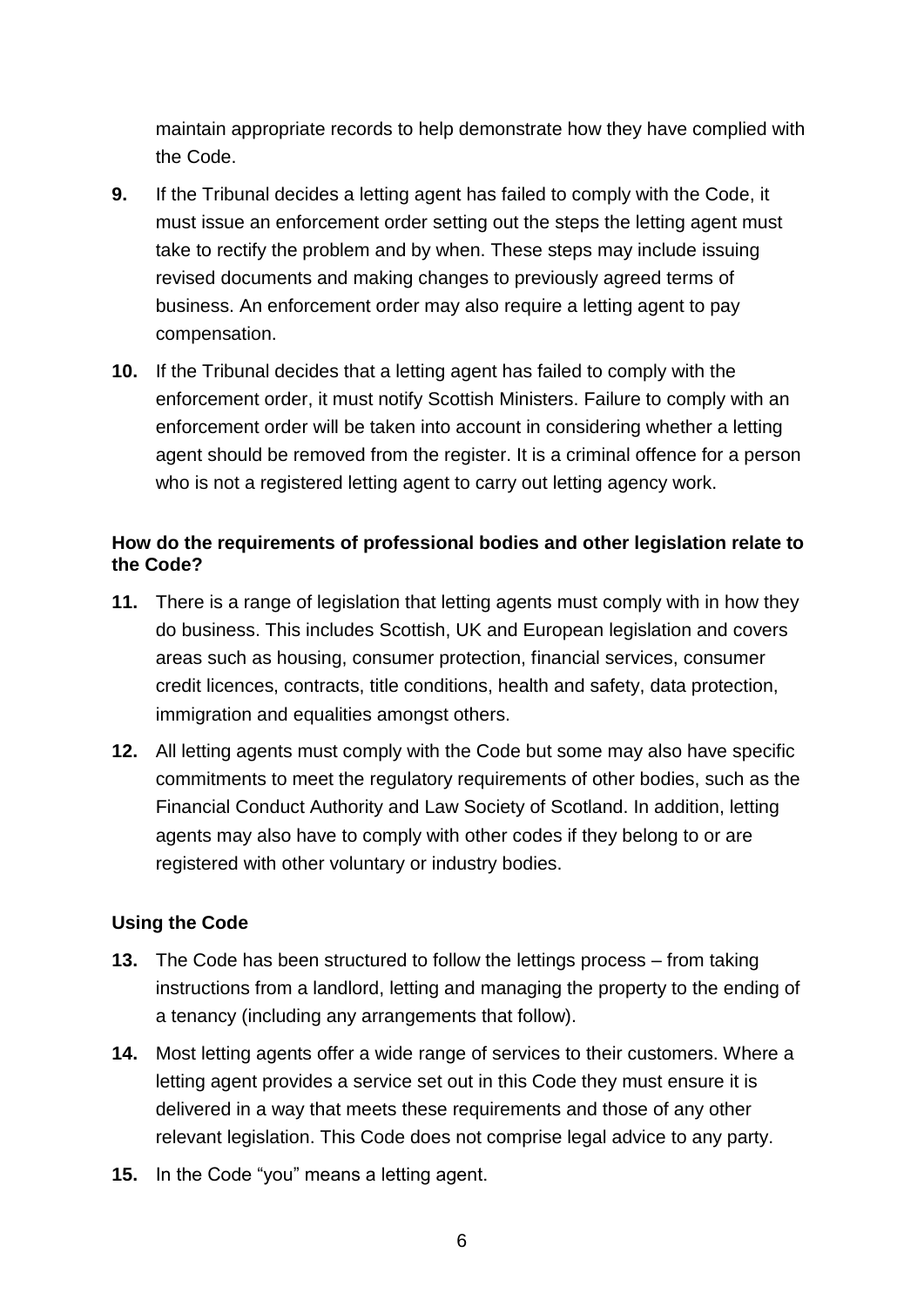## *Overarching standards of practice*

- <span id="page-6-0"></span>**16.** You must conduct your business in a way that complies with all relevant legislation.
- **17.** You must be honest, open, transparent and fair in your dealings with landlords and tenants (including prospective and former landlords and tenants).
- **18.** You must provide information in a clear and easily accessible way.
- **19.** You must not provide information that is deliberately or negligently misleading or false.
- **20.** You must apply your policies and procedures consistently and reasonably.
- **21.** You must carry out the services you provide to landlords or tenants using reasonable care and skill and in a timely way.
- **22.** You must not unlawfully discriminate against a landlord, tenant or prospective tenant on the basis of their age, disability, sex, gender reassignment, marriage or civil partnership, pregnancy or maternity, race, religion or belief or sexual orientation.
- **23.** You must ensure all staff and any sub-contracting agents are aware of, and comply with, the Code and your legal requirements on the letting of residential property.
- **24.** You must maintain appropriate records of your dealings with landlords, tenants and prospective tenants. This is particularly important if you need to demonstrate how you have met the Code's requirements.
- **25.** You must ensure you handle all private information sensitively and in line with legal requirements.
- **26.** You must respond to enquiries and complaints within reasonable timescales and in line with your written agreement.
- **27.** You must inform the appropriate person, the landlord or tenant (or both) promptly of any important issues or obligations on the use of the property that you become aware of, such as a repair or breach of the tenancy agreement.
- **28.** You must not communicate with landlords or tenants in any way that is abusive, intimidating or threatening.

Some of these points are expanded in the later sections of the Code.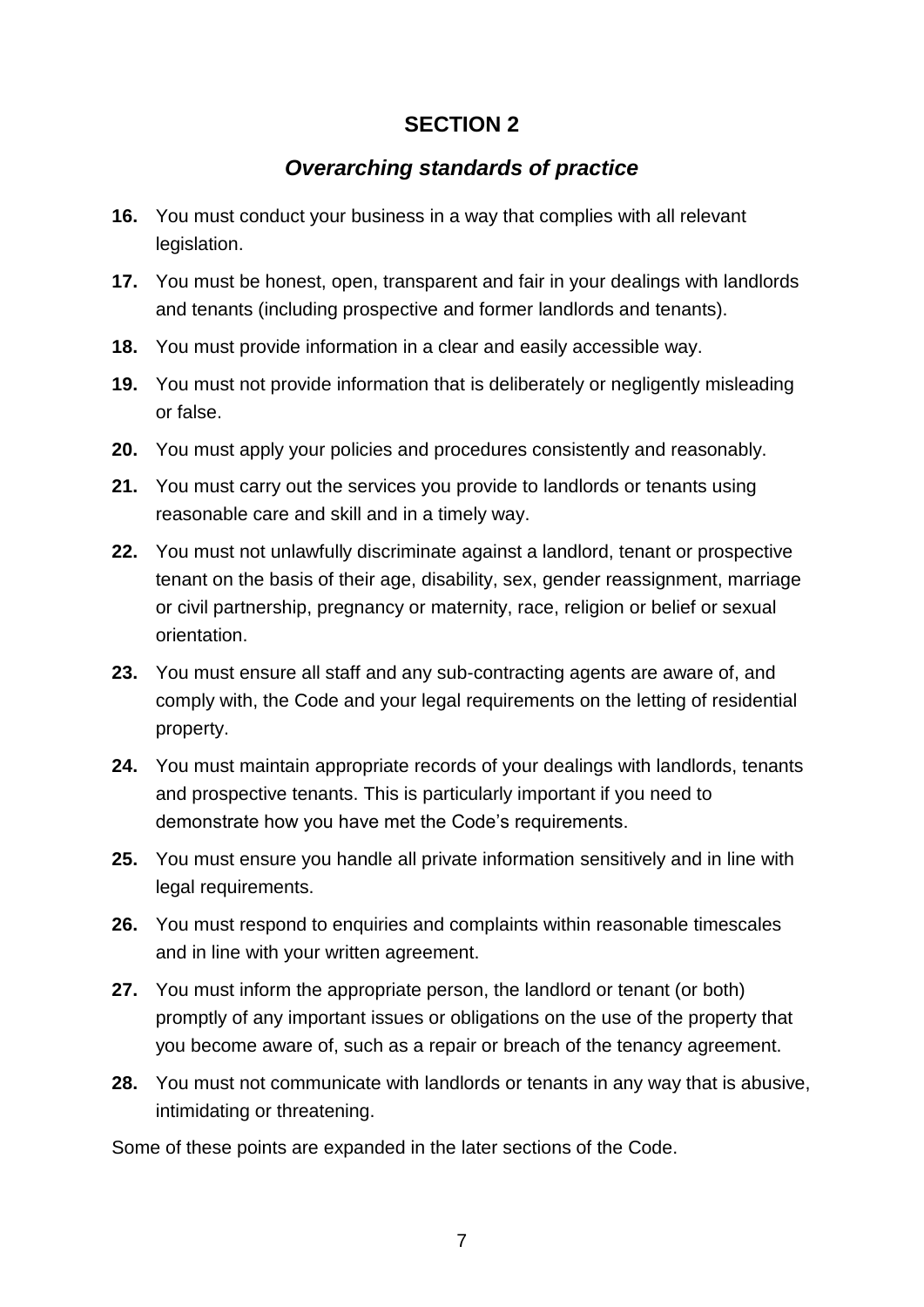## *Engaging landlords*

#### <span id="page-7-1"></span><span id="page-7-0"></span>**Before taking instructions**

**29.** In your dealings with potential landlord clients you must:

#### Services provided and fee charges

a) provide clear and up-to-date written information about the services you provide and the charges (inclusive of taxes) for them;

#### Advice

- b) offer accurate and unbiased advice on the rental valuation and appraisal of the property. You must not knowingly misrepresent the potential rental valuation;
- c) inform the landlord that they need to get consent or delegated authority from all owners, mortgage lenders or other relevant parties before letting the property and the need to ensure relevant insurance cover is in place;
- d) if you become aware in the course of your business that a property does not meet appropriate letting standards (e.g. repairing standard, houses in multiple occupation and health and safety requirements), inform the landlord of this;
- e) if a landlord is not already registered, inform them of the landlord registration requirements under the Antisocial Behaviour etc. (Scotland) Act 2004(**[1](http://www.legislation.gov.uk/ssi/2016/133/schedule/made#f00002)**) and, where necessary, the requirements under the Housing (Scotland) Act 2006(**[2](http://www.legislation.gov.uk/ssi/2016/133/schedule/made#f00003)**) relating to houses in multiple occupation;

#### Conflict of interest

f) if you intend to act for clients who have competing interests or your personal interests conflict, or could potentially conflict, inform the clients as soon as you become aware of it;

#### Identity checks

g) take reasonable steps to check the identity of each landlord to ensure that they are who they say they are and that they are the legal owners of the property or have permission from the owner or power of attorney – for instance, asking for an official form of identification; proof of address; proof of ownership and, where applicable, landlord registration number or company registration number.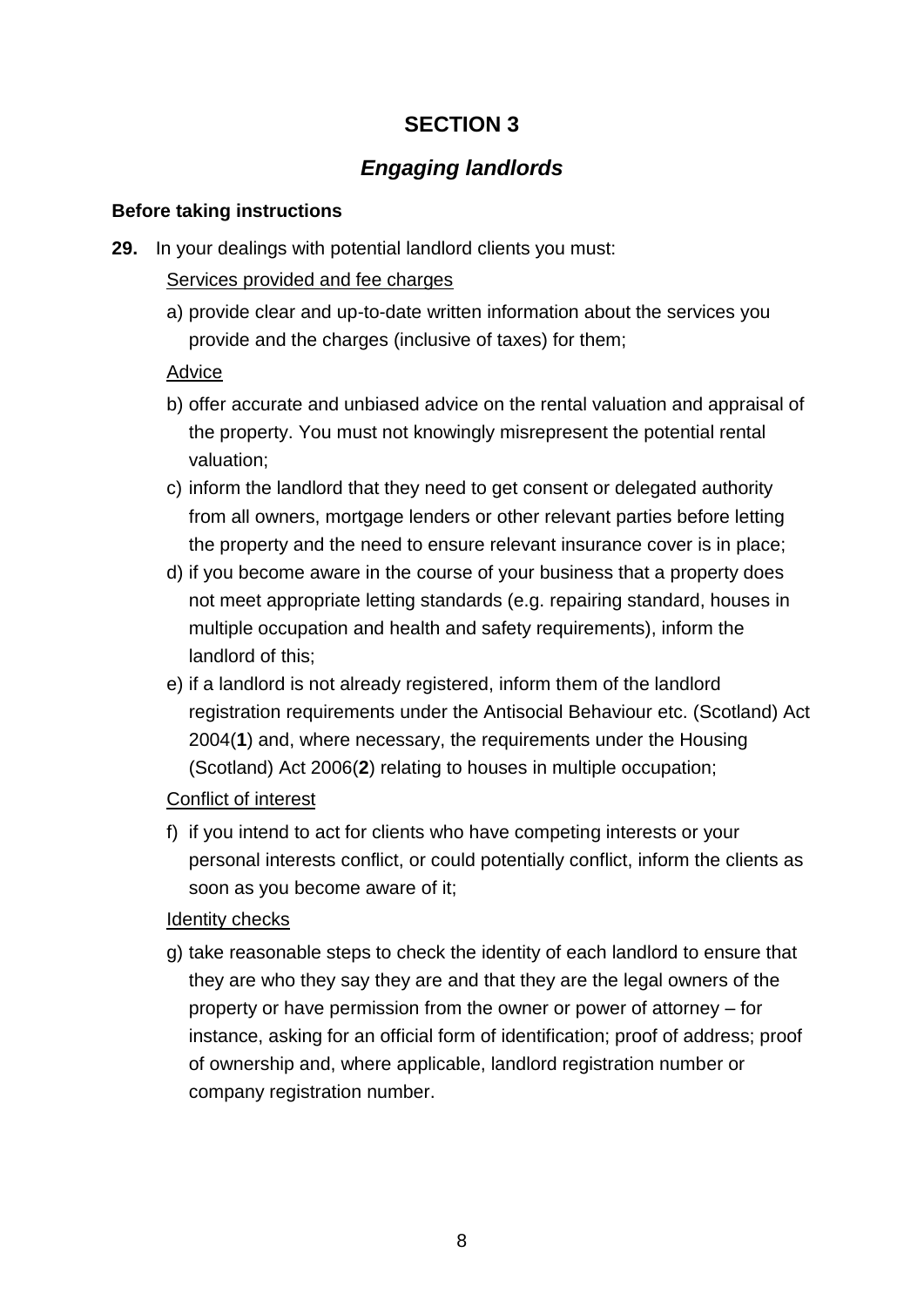#### <span id="page-8-0"></span>**Terms of business**

- **30.** You must agree with the landlord what services you will provide and any other specific terms of engagement. This should include the minimum service standards they can expect and the target times for taking action in response to requests from them and their tenants.
- **31.** If you know that a client is not meeting their legal obligations as a landlord and is refusing or unreasonably delaying complying with the law, you must not act on their behalf. In these circumstances, you must inform the appropriate authorities, such as the local authority, that the landlord is failing to meet their obligations.
- **32.** Your terms of business must be written in plain language and, alongside any other reasonable terms you wish to include, must clearly set out:

#### Core services

a) the services you will provide to that landlord and the property they relate to. For example, tenant introduction, lettings service and full management service;

#### **Duration**

b) the duration of the agreement and the date it commences;

#### Authority to act

- c) a statement about the basis of your authority to act on the landlord's behalf;
- d) where applicable, a statement of any level of delegated authority, for example financial thresholds for instructing repairs to the property and the purchase of replacement goods;
- e) situations in which you may act without checking with the landlord first, for example urgent repairs;

#### Fees, charges and financial arrangements

- f) your management fees and charges (including taxes) for your services, and your processes for reviewing and increasing or decreasing this fee;
- g) how you will collect payment including timescales and methods and any charges for late payment;
- h) that where applicable, a statement setting out details of any financial interest in providing third-party services (for example, commission for using certain companies, products or services) is available from you on request;

#### Tenancy deposits

i) if a tenancy deposit is to be taken, who will lodge the deposit with one of the approved schemes;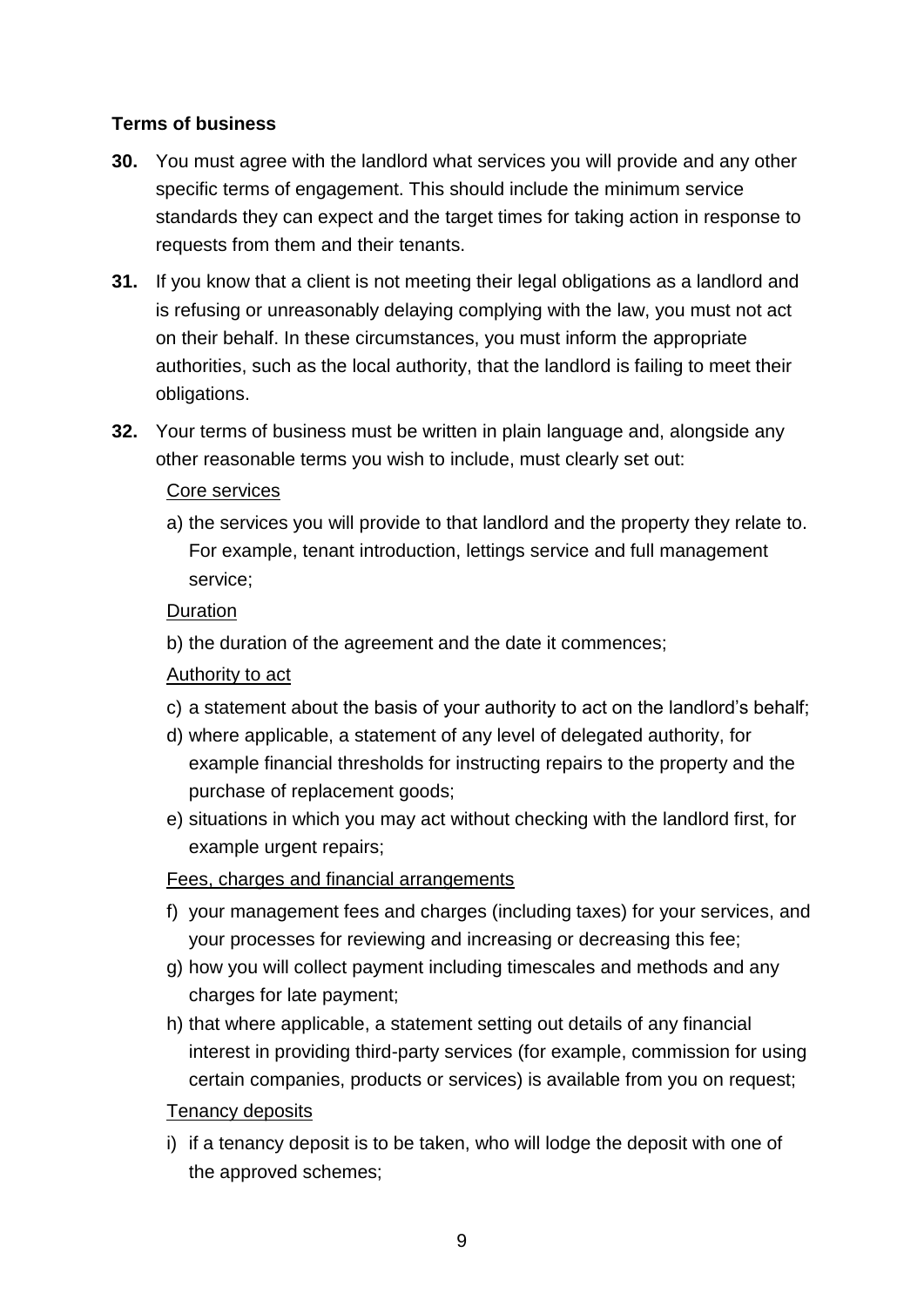#### Communication and complaints

- j) that you are subject to this Code and give your clients a copy on request. This may be provided electronically;
- k) how you will communicate (including the use of electronic communication(**[3](http://www.legislation.gov.uk/ssi/2016/133/schedule/made#f00004)**) with landlords and tenants, and the timescales within which you could be reasonably expected to respond to enquiries;
- l) your procedures for handling complaints and disputes between you and the landlord and tenants and the timescales within which you could be reasonably expected to respond;
- m) how a landlord and tenant may apply to the Tribunal if they remain dissatisfied after your complaints process has been exhausted, or if you do not process the complaint within a reasonable timescale through your complaints handling procedure;

#### Conflict of interest

n) a declaration of any conflict or potential conflict of interest;

#### Professional indemnity insurance

o) confirmation that you hold professional indemnity insurance or equivalent protection through another body or membership organisation and that further details (such as the name of your provider, your policy number and a summary of the policy) are available from you on request;

#### Handling client money

p) if you hold client money, how you handle clients' money; confirmation that you hold client money protection insurance or equivalent protection through another body or membership organisation and that further details (such as the name of your provider, your policy number and a summary of the policy) are available from you on request;

#### How to change or end the terms of business

- q) clear information on how to change or end the agreement and any fees or charges (inclusive of taxes) that may apply and in what circumstances. Termination charges and related terms must not be unreasonable or excessive.
- **33.** You and the landlord must both sign and date your agreed terms of business and you must give the landlord a copy for their records. If you and the landlord agree, this can be done using electronic communication including an electronic signature(**[4](http://www.legislation.gov.uk/ssi/2016/133/schedule/made#f00005)**).
- **34.** In line with the Consumer Contracts (Information, Cancellation and Additional Charges) Regulations 2013(**[5](http://www.legislation.gov.uk/ssi/2016/133/schedule/made#f00006)**), in most cases you must give landlords 14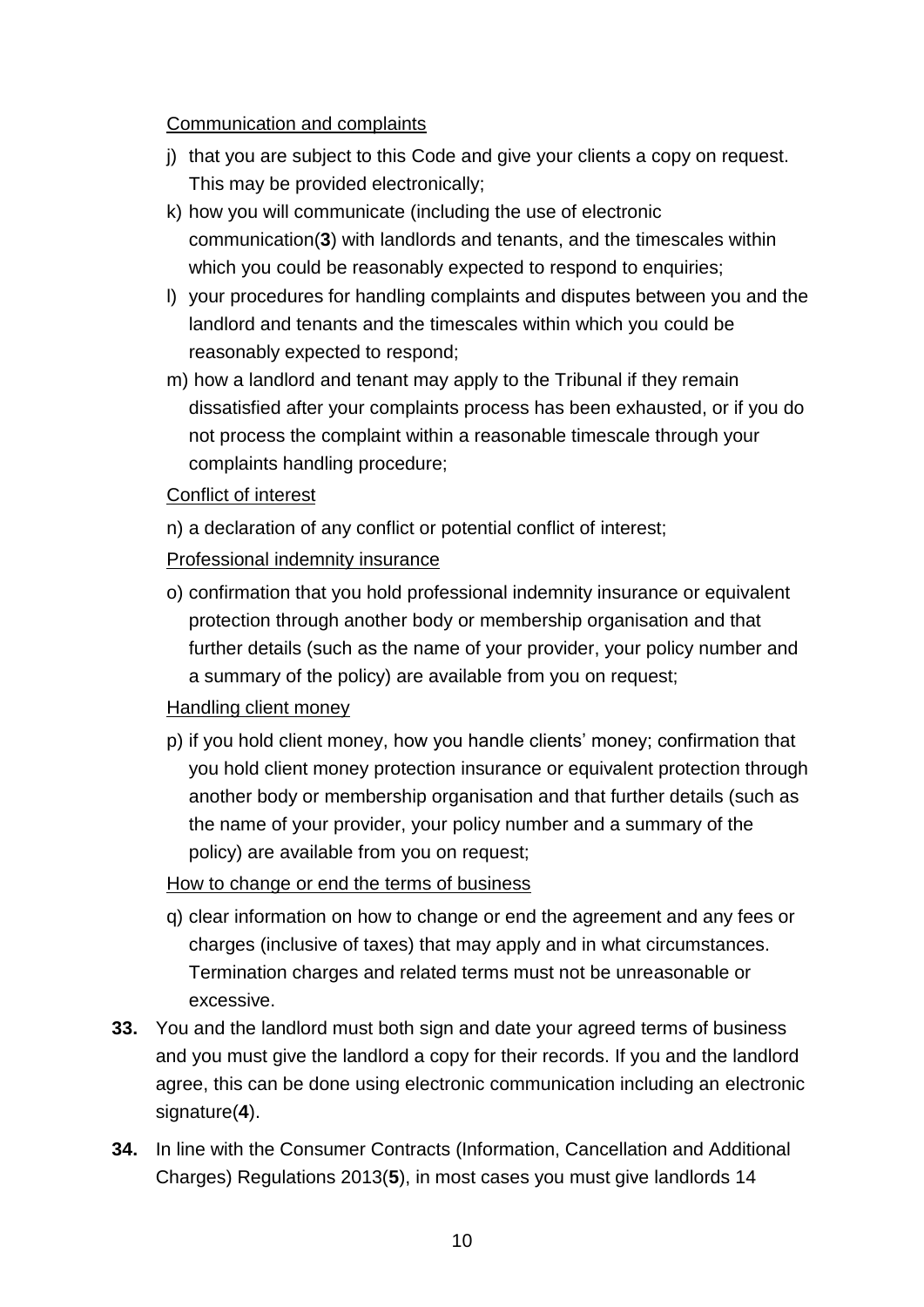calendar days in which to cancel if the agreement is signed away from your premises.

- **35.** Any subsequent changes to your terms of business should be agreed by both parties and confirmed in line with your agreement (see paragraph 32 (q)).
- **36.** If a landlord or tenant (including former landlord and tenant) applies to the Tribunal because they think you have failed to meet your Code obligations, the Tribunal may, depending on the nature of the circumstances, expect you to show how your actions meet your agreed terms of business as part of complying with the Code.

#### <span id="page-10-0"></span>**Ending the agreement**

- **37.** When either party ends the agreement, you must:
	- a) give the landlord written confirmation you are no longer acting for them. It must set out the date the agreement ends; any fees or charges owed by the landlord and any funds owed to them; and the arrangements including timescales for returning the property to the landlord – for example, the handover of keys, relevant certificates and other necessary documents. Unless otherwise agreed, you must return any funds due to the landlord (less any outstanding debts) automatically at the point of settlement of the final bill.
	- b) if tenants are still living in the managed property or properties, inform the tenants you will no longer be acting as an agent for the landlord and inform them of the landlord's name and contact details if these have not already been provided, or where relevant, those of any new agent. You must also inform the tenants of any resulting changes that affect them.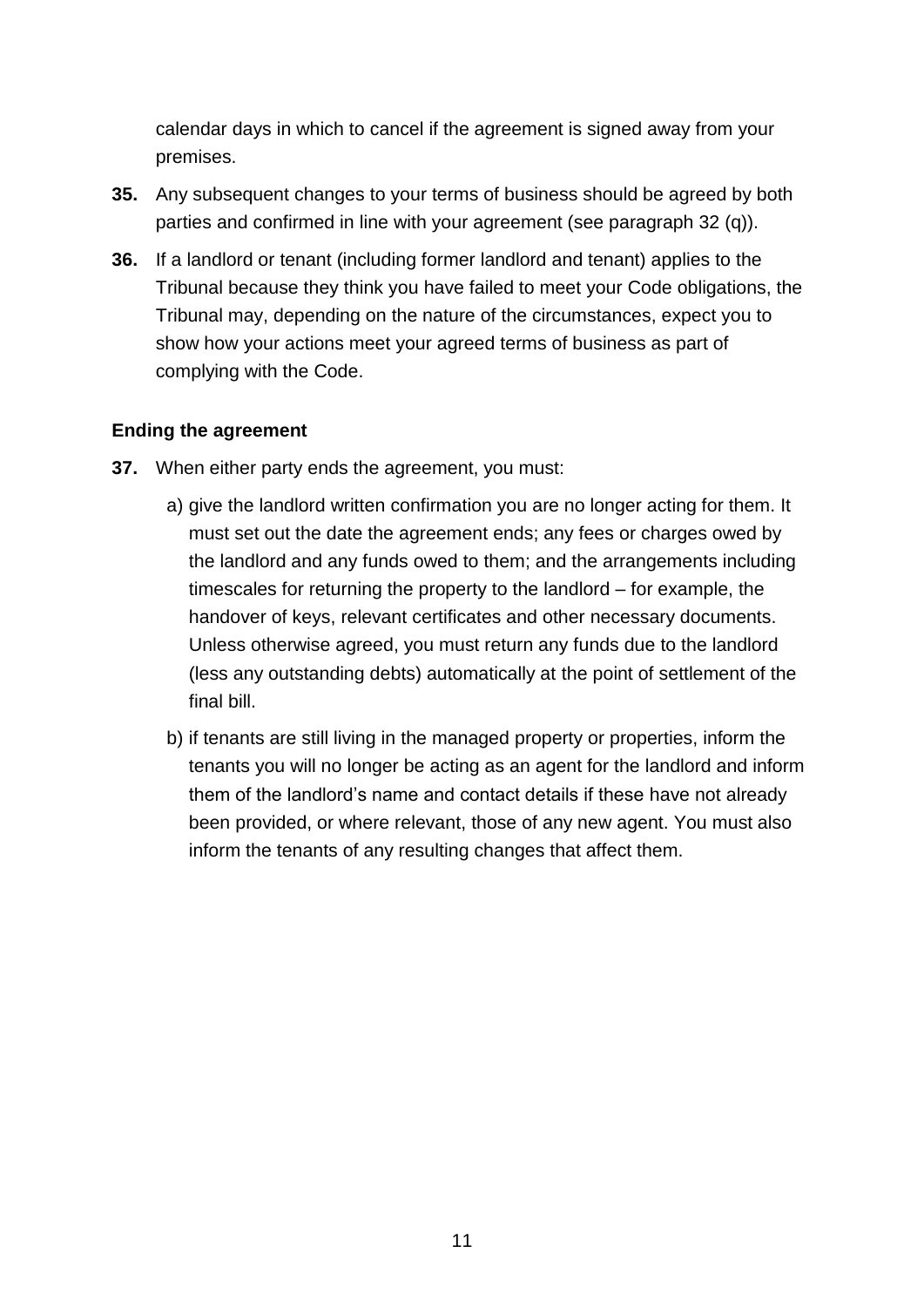#### *Lettings*

#### <span id="page-11-1"></span><span id="page-11-0"></span>**Marketing and advertising**

- **38.** Your advertising and marketing must be clear, accurate and not knowingly or negligently misleading.
- **39.** You must get the landlord's permission for advertising and marketing a property, including the erection of a lettings board.
- **40.** You must take all reasonable steps to ensure your letting agent registration number is included in all property advertisements or communications.
- **41.** You must comply with relevant legislation on the marketing and advertising of properties for rent. For example, you must include a landlord's registration number (or clearly state 'landlord registration pending') and the energy performance indicator from the property's energy performance certificate (EPC) in your property advertisements and remove lettings boards within 14 days of the property being let.
- **42.** You must not advertise in a way that unlawfully discriminates on the basis of a person's age, disability, sex, gender reassignment, marriage or civil partnership, pregnancy or maternity, race, religion or belief or sexual orientation.

#### <span id="page-11-2"></span>**Giving correct information to prospective tenants**

- **43.** You must give prospective tenants all relevant information about renting the property – for example, the type of tenancy; the rent; the deposit; other financial obligations such as council tax; any guarantor requirements and what pretenancy checks will be required at the outset.
- **44.** You must also inform prospective tenants how to apply and, where appropriate, the arrangements for viewing the property.
- **45.** You must make prospective tenants aware of the Code and give them a copy on request, this may be provided electronically.
- <span id="page-11-3"></span>**46.** You must not knowingly omit relevant information or evade questions from prospective tenants relating to the letting of the property in line with consumer protection legislation.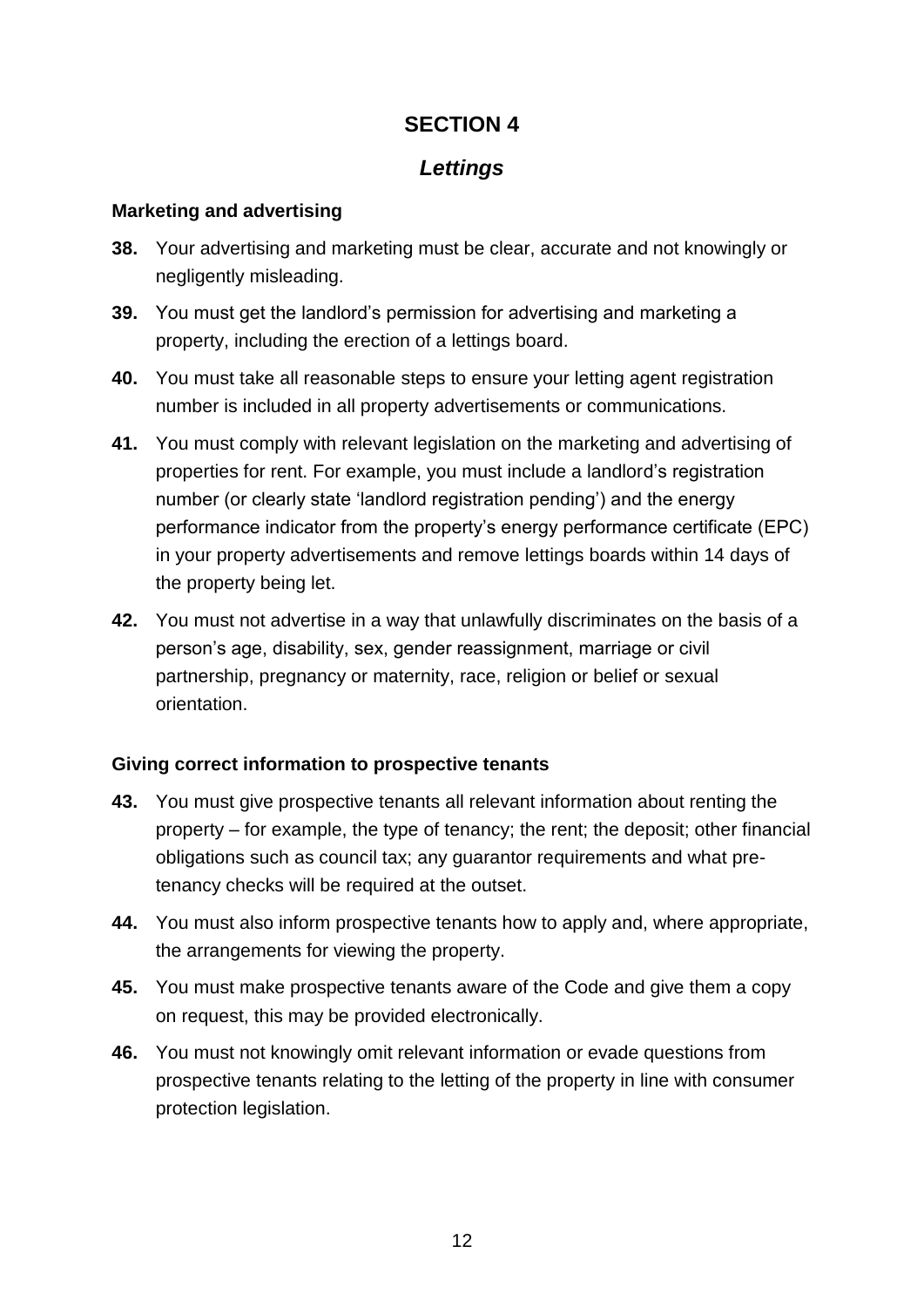#### **Charging fees**

- **47.** You must comply with all relevant legislation on the charging of fees and premiums or making loans to tenants and prospective tenants in the private rented sector.
- **48.** In particular you must comply with section 82 of the Rent (Scotland) Act 1984(**[6](http://www.legislation.gov.uk/ssi/2016/133/schedule/made#f00007)**), which prohibits any person, as a condition of the grant, renewal or continuance of an assured or short assured tenancy or private residential tenancy, from requiring a tenant or prospective tenant to pay any charges except rent and a refundable deposit of no more than two months' rent.
- **49.** You must not, as a condition of granting the tenancy, require tenants to use a third-party service that charges them a fee.

#### <span id="page-12-0"></span>**Viewings**

- **50.** You must agree with the landlord how prospective tenants will view their property and who will conduct the viewings.
- **51.** In deciding how you will conduct viewings on the landlord's behalf, you should make sure you do not unlawfully discriminate against a person protected by the Equality Act 2010(**[7](http://www.legislation.gov.uk/ssi/2016/133/schedule/made#f00008)**) (also see paragraph 22).
- **52.** If you are to conduct viewings on the landlord's behalf, you must ensure the keys to the property are kept secure and maintain detailed records of their use by staff – for instance, the date the keys were issued, who to and when they were returned. You must take all reasonable steps to ensure the property is left secure after viewings.
- **53.** If a tenant lives at the property, you must give them reasonable notice of appointments (at least 24 hours in line with your statutory requirements), unless other arrangements for viewings have been agreed with them. You must ensure the tenant is present, unless otherwise agreed (see also paragraphs 80 to 84 on property access).

#### <span id="page-12-1"></span>**Applications**

- **54.** You must agree with the landlord the criteria and process for managing and approving tenancy applications from prospective tenants.
- **55.** You must inform the landlord in writing of all applications made on the property as soon as possible, unless agreed otherwise with the landlord, along with all relevant information about the offer and the applicant.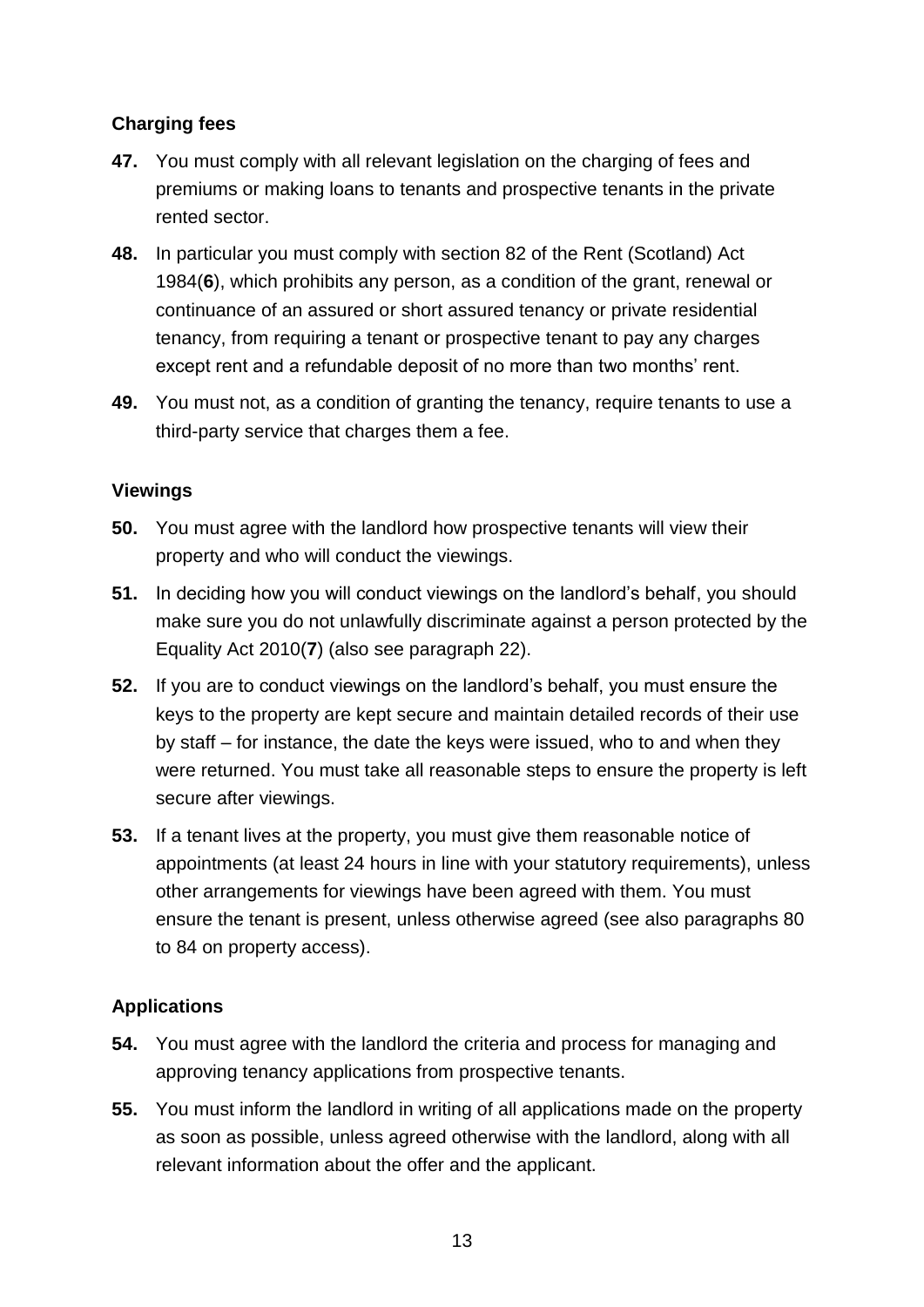**56.** Applicants must be informed as soon as possible about the outcome of their application.

#### <span id="page-13-0"></span>**References and checks**

- **57.** You must agree with the landlord what references you will take and checks you will make on their behalf.
- **58.** If you are to check references and make other checks, you must explain to the applicant and any guarantor what information you will check and who will do the checking, and get their written permission.
- **59.** If you have contracted a third party to check references, or require prospective tenants to use a specific third party, the third party referencing service must not charge the tenant a fee (see also paragraphs 47 to 49 on charging fees).
- **60.** You must ensure you handle all private information sensitively and in line with legal requirements such as the law relating to data protection.
- **61.** You must take all reasonable steps to confirm the applicant's identity and to verify references, in line with your agreement with the landlord.

#### <span id="page-13-1"></span>**Tenancy agreement**

- **62.** If you prepare a tenancy agreement on the landlord's behalf, you must ensure it meets all relevant legal requirements and includes all relevant information (such as the name and address of the landlord or name and address of the letting agent and the identity of the landlord; type; length of tenancy where it is a short assured tenancy; amount of rent and deposit and how and when they will be paid; whether it is a house in multiple occupation; as well as any other responsibilities on taking care of the property, such as upkeep of communal areas and the cleaning required at the end of the tenancy); and any specifically negotiated clauses (for instance whether there will be landlord or agent inspections/visits) agreed between the landlord and the prospective tenant. The agreement must also include the landlord's registration number.
- **63.** If you arrange for the tenancy agreement to be signed, you must give prospective tenants enough time to familiarise themselves with the agreement; give them the opportunity to raise any questions about their rights and obligations under the agreement; give them the opportunity and time to seek independent advice; and give them any other formal documents required before they sign the agreement.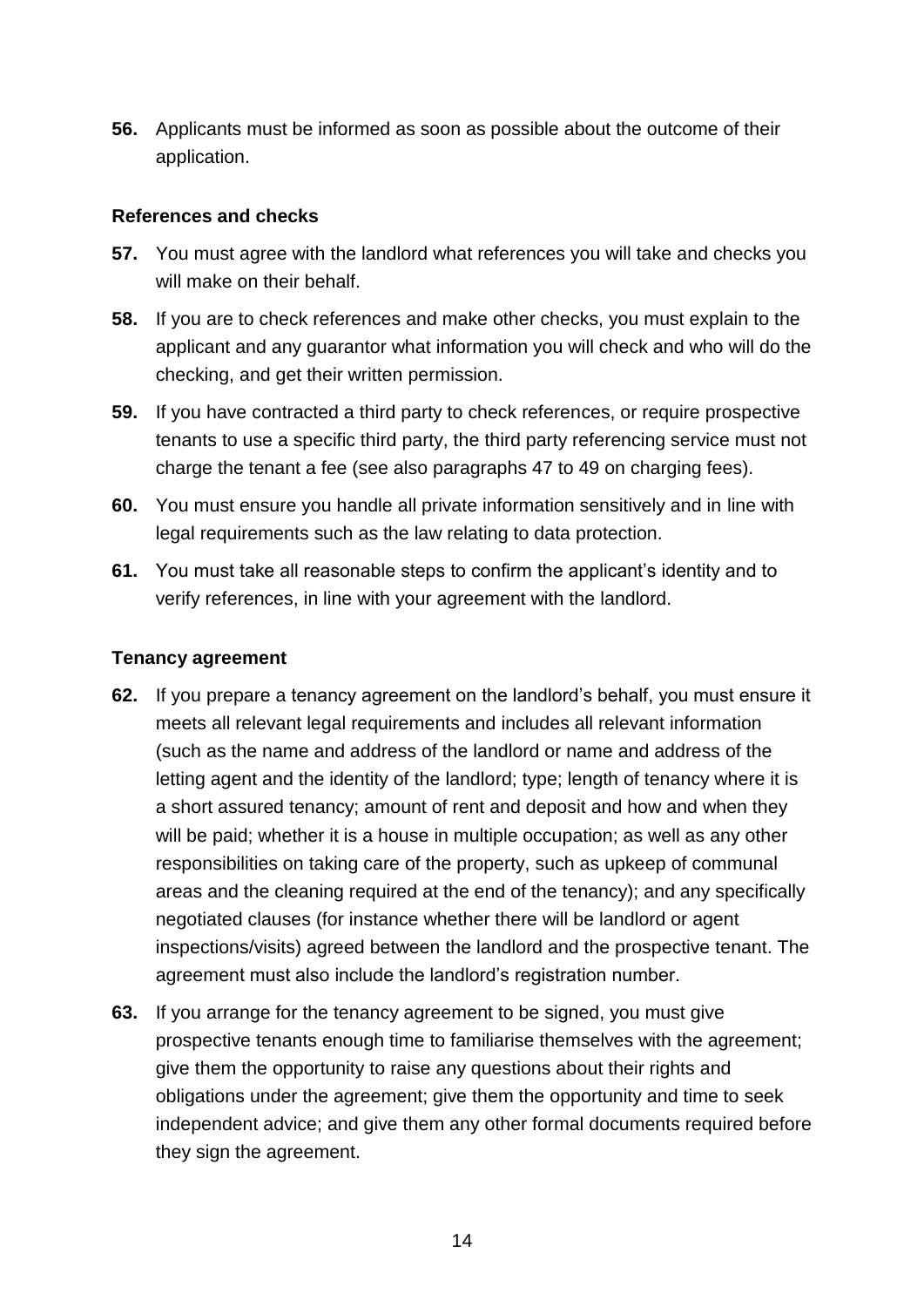**64.** At the start of the tenancy, you must give the tenant a copy of the tenancy agreement along with any other relevant statutory documents.

#### <span id="page-14-0"></span>**Tenancy deposits**

- **65.** You must inform the landlord of the statutory requirements on tenancy deposits under the Housing (Scotland) Act 2006 and the Tenancy Deposit Schemes (Scotland) Regulations 2011(**[8](http://www.legislation.gov.uk/ssi/2016/133/schedule/made#f00009)**).
- **66.** If you lodge tenancy deposits on a landlord's behalf, you must ensure compliance with the legislation.

#### <span id="page-14-1"></span>**Moving in (inventory/check-in)**

- **67.** If there is delay in handing over the property to the tenant on the agreed date, you must inform them of this and explain why as soon as possible.
- **68.** If you are responsible for managing the check-in process, you must produce an inventory (which may include a photographic record) of all the things in the property (for example, furniture and equipment) and the condition of these and the property (for example marks on walls, carpets other fixtures) unless otherwise agreed in writing by the landlord. Where an inventory and schedule of condition is produced, you and the tenant must both sign the inventory confirming it is correct.
- **69.** If the tenant is not present for the making of the inventory, you should ask them to check it and to raise, in writing, any changes or additions within a specific reasonable timescale. Once agreed, the inventory should be signed and returned.
- **70.** You must take reasonable steps to remind the tenant to sign and return the inventory. If the tenant does not, you must inform them, in writing, that you will nevertheless regard it as correct.
- **71.** You must provide the tenant with a signed copy of the inventory for their records.
- **72.** If the tenant asks in writing for the landlord's name and address, you must tell them free of charge within 21 days.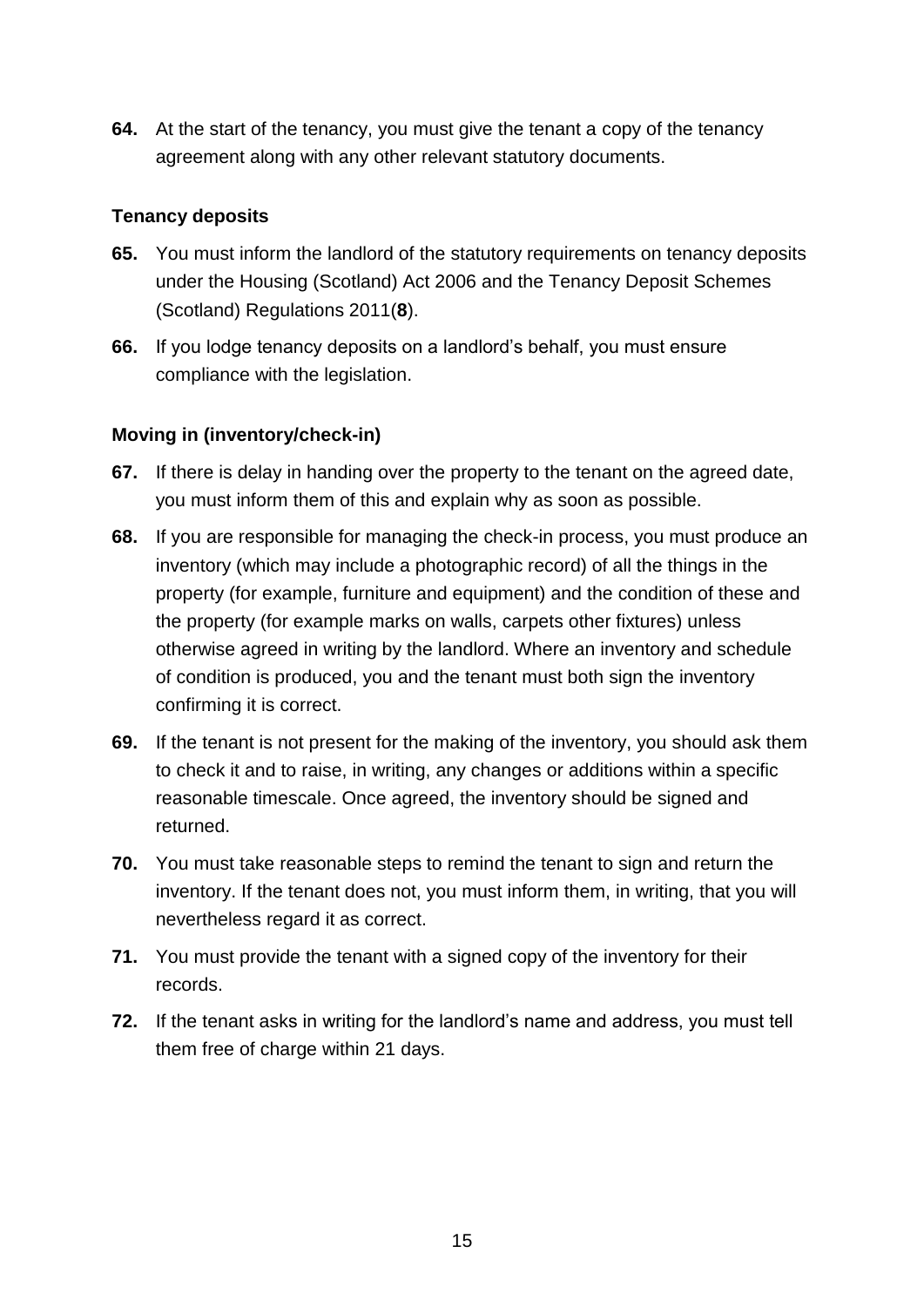#### *Management and maintenance*

- <span id="page-15-0"></span>**73.** If you have said in your agreed terms of business with a landlord that you will fully or partly manage the property on their behalf, you must provide these services in line with relevant legal obligations, the relevant tenancy agreement and sections of this Code.
- **74.** If you carry out routine visits/inspections, you must record any issues identified and bring these to the tenant's and landlord's attention where appropriate (see also paragraphs 80 to 84 on property access and visits, and paragraphs 85 to 94 on repairs and maintenance).
- **75.** Breaches of the tenancy agreement must be dealt with promptly and appropriately and in line with the tenancy agreement and your agreement with the landlord.

#### <span id="page-15-1"></span>**Rent collection**

- **76.** You must have appropriate written procedures and processes in place for collecting and handling rent on the landlord's behalf. These must set out how the late payment of rent will be handled and the legal requirements on tax deductions from rent received on behalf of non-resident or overseas landlords and the subsequent payment and reporting requirements. This should outline the steps you will follow and be clearly, consistently and reasonably applied.
- **77.** If you collect rent on the landlord's behalf, you must, as a minimum, give the tenant a statement of their rent account on request. Where a tenant pays in cash they must be provided with a receipt which states the date of payment, the amount paid and either the amount which remains outstanding or confirmation that no further amount remains outstanding.
- **78.** You should inform the landlord in writing of the late payment of rent, in line with your written procedures or agreement with the landlord.
- <span id="page-15-2"></span>**79.** In managing any rent arrears, you must be able to demonstrate you have taken all reasonable steps to recover any unpaid rent owed to the landlord (see also section 8).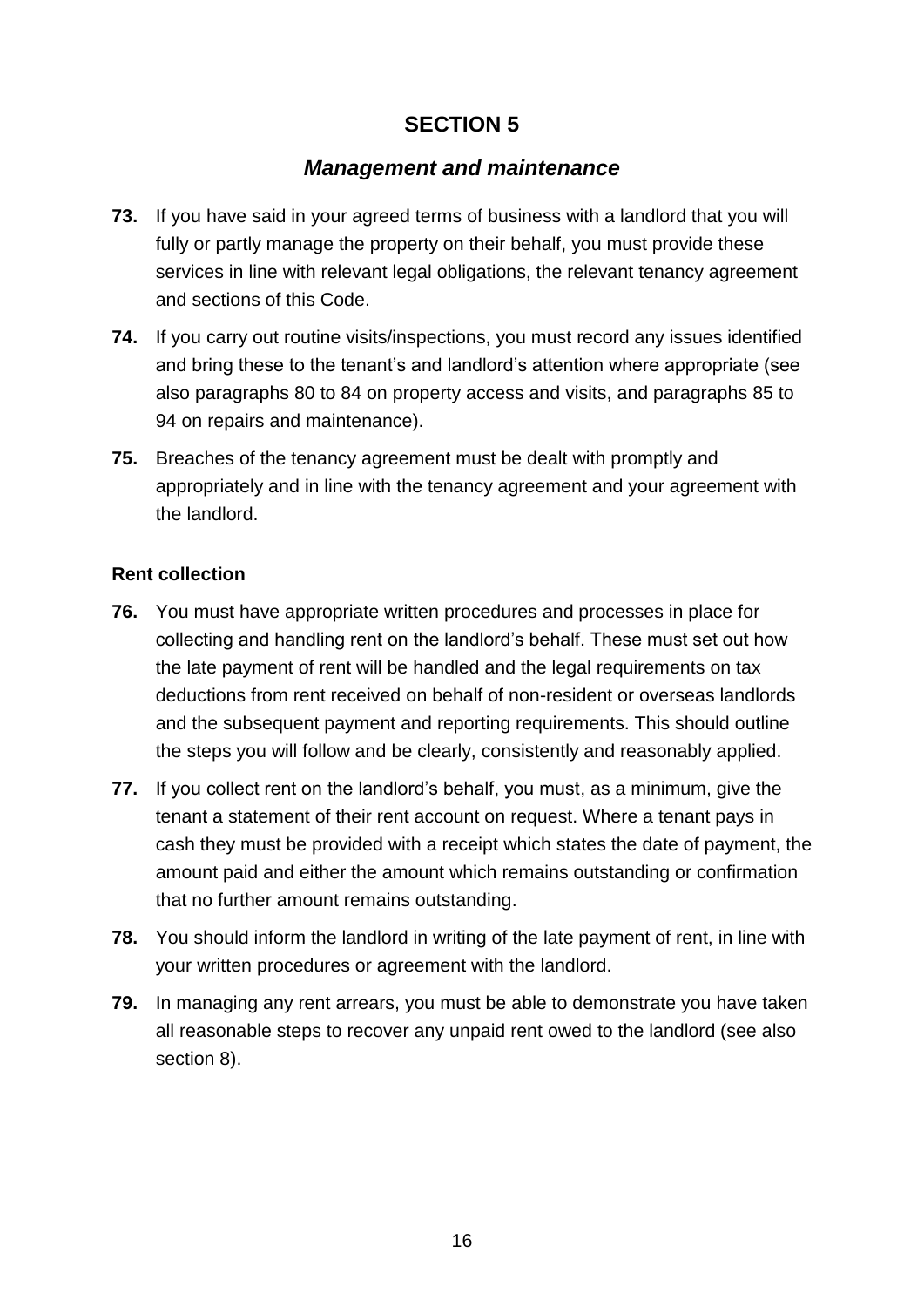#### **Property access and visits**

- **80.** If you hold keys to the properties you let, you must ensure they are kept secure and maintain detailed records of their use by staff and authorised third parties – for instance, by keeping keys separate from property information and holding a record of the date the keys were used, who they were issued to and when they were returned.
- **81.** You must take reasonable steps to ensure keys are only given to suitably authorised people.
- **82.** You must give the tenant reasonable notice of your intention to visit the property and the reason for this. At least 24 hours' notice must be given, or 48 hours' notice where the tenancy is a private residential tenancy, unless the situation is urgent or you consider that giving such notice would defeat the object of the entry. You must ensure the tenant is present when entering the property and visit at reasonable times of the day unless otherwise agreed with the tenant.
- **83.** If the tenant refuses access, you, the landlord or any third party have no right to enter the property using retained keys without a warrant.
- **84.** You must make it clear to the tenant or occupier beforehand if a third party will visit the property unaccompanied.

#### <span id="page-16-0"></span>**Carrying out repairs and maintenance**

- **85.** If you are responsible for pre-tenancy checks, managing statutory repairs, maintenance obligations or safety regulations (e.g. electrical safety testing; annual gas safety inspections; Legionella risk assessments) on a landlord's behalf, you must have appropriate systems and controls in place to ensure these are done to an appropriate standard within relevant timescales. You must maintain relevant records of the work.
- **86.** You must put in place appropriate written procedures and processes for tenants and landlords to notify you of any repairs and maintenance (including common repairs and maintenance) required, if you provide this service directly on the landlord's behalf. Your procedure should include target timescales for carrying out routine and emergency repairs.
- **87.** If emergency arrangements are part of your service, you must have in place procedures for dealing with emergencies (including dealing with out-of-hours incidents, if that is part of the service) and for giving contractors access to properties for emergency repairs.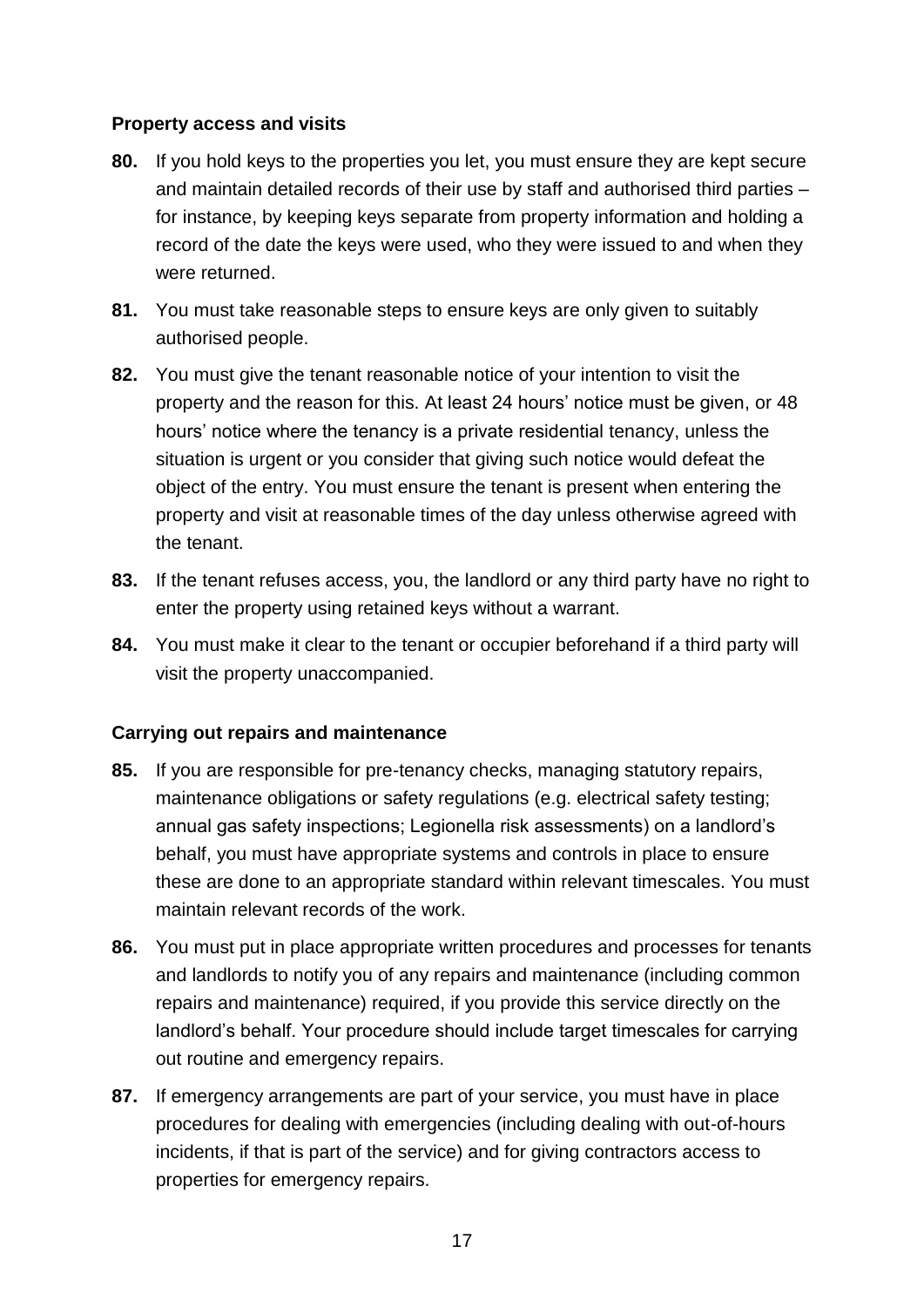- **88.** You must give the tenant clear information about who will manage any repairs or maintenance, as agreed with the landlord and set out in the tenancy agreement. This includes giving them relevant contact details (e.g. you, the landlord or any third party) and informing them of any specific arrangements for dealing with out-of-hours emergencies.
- **89.** When notified by a tenant of any repairs needing attention, you must manage the repair in line with your agreement with the landlord. Where the work required is not covered by your agreement you should inform the landlord in writing of the work required and seek their instructions on how to proceed.
- **90.** Repairs must be dealt with promptly and appropriately having regard to their nature and urgency and in line with your written procedures.
- **91.** You must inform the tenant of the action you intend to take on the repair and its likely timescale.
- **92.** Where access is needed for repairs you must give the tenant reasonable notice of when access is required unless other arrangements have been agreed. Section 184 of the Housing (Scotland) Act 2006 is also relevant here and paragraph 6 of the schedule of the Private Residential Tenancies (Statutory Terms) (Scotland) Regulations 2017 is relevant in respect of a private residential tenancy.
- **93.** If there is any delay in carrying out the repair and maintenance work, you must inform the landlords, tenants or both as appropriate about this along with the reason for it as soon as possible.
- **94.** You must pursue the contractor or supplier to remedy the defects in any inadequate work or service provided.

#### <span id="page-17-0"></span>**Contractors and third parties**

- **95.** If you use a contractor or a third party, you must take reasonable steps to ensure they hold appropriate professional qualifications and the necessary public and professional liability insurance. You should hold copies of all relevant documents.
- **96.** On request, you must disclose to landlords, in writing, whether you receive any commission, fee, rebate or other payment or benefit and any financial or other interest you receive from a contractor/third party you appoint.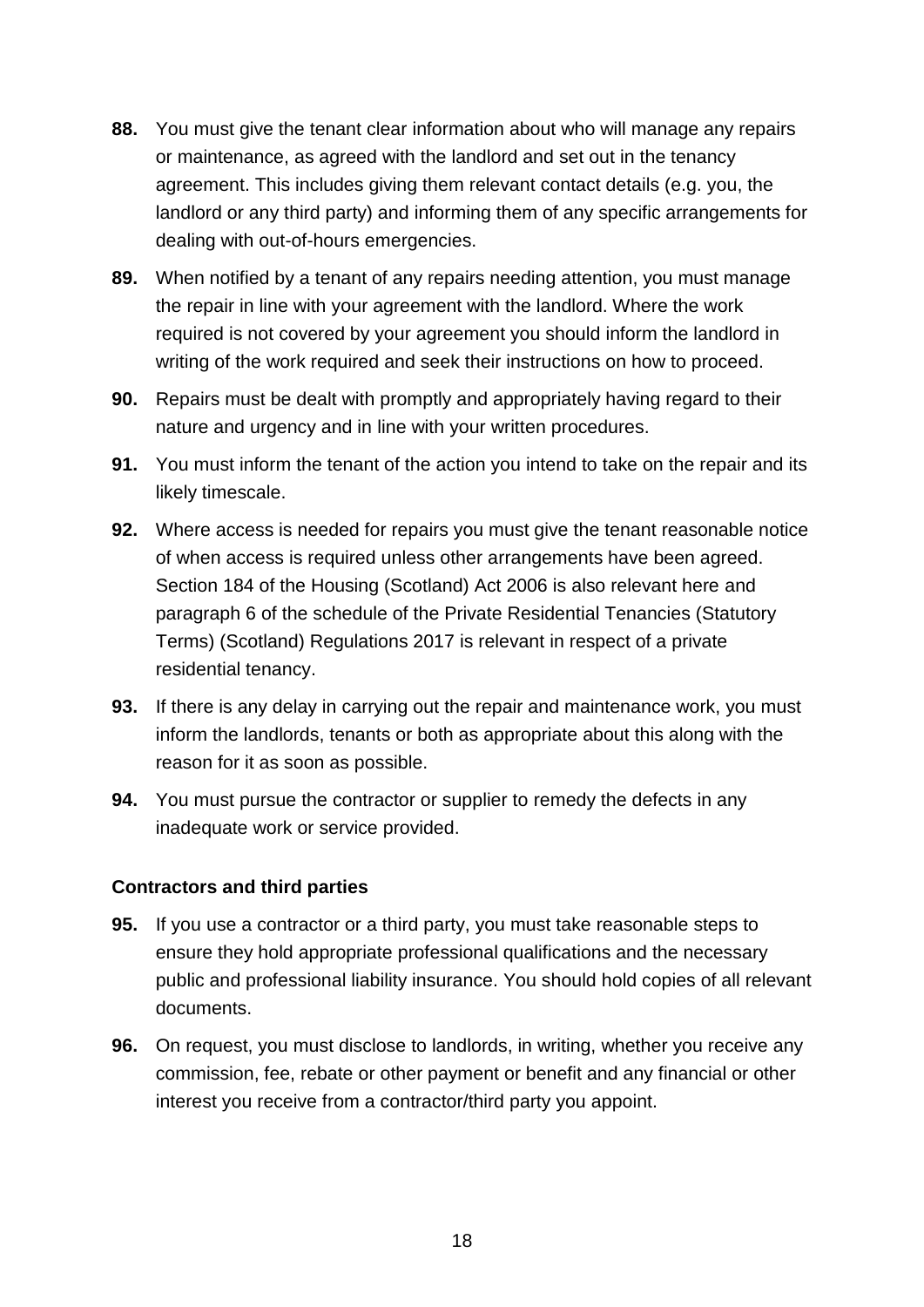## *Ending the tenancy*

#### <span id="page-18-1"></span><span id="page-18-0"></span>**Bringing the tenancy to an end**

- **97.** The correct procedure for ending a tenancy depends on such factors as the type of tenancy and the reason it is ending. But in all circumstances you must comply with relevant tenancy law and ensure you follow appropriate legal procedures when seeking to end a tenancy.
- **98.** You must have clear written procedures in place for managing the ending of the tenancy (including where the tenancy is brought to an end by the landlord, or by the tenant or joint tenant; the landlord intends to seek eviction and where a tenancy has been abandoned); the serving of appropriate legal notices; and giving the landlord and tenant all relevant information.
- **99.** You must apply your policy and procedures consistently and reasonably.
- **100.** You must not try to persuade or force the tenant to leave without following the correct legal process.

#### <span id="page-18-2"></span>**Inventory/check-out**

- **101.** Before they leave the property you must clearly inform the tenant of their responsibilities such as the standard of cleaning required; the closing of utility accounts and other administrative obligations, e.g. council tax, in line with their tenancy agreement. You must offer them the opportunity to be present at the check-out visit unless there is good reason not to. For example, evidence of violent behaviour.
- **102.** If you are responsible for managing the check-out process, you must ensure it is conducted thoroughly and, if appropriate, prepare a sufficiently detailed report (this may include a photographic record) that makes relevant links to the inventory/schedule of condition where one has been prepared before the tenancy began.
- **103.** If the tenant wishes to be present during the check-out visit, you must give them reasonable notice of the arrangements unless there is good reason not to be present (see also paragraph 101).
- **104.** You must give the tenant clear written information (this may be supported by photographic evidence) about any damage identified during the check-out process and the proposed repair costs with reference to the inventory and schedule of condition if one was prepared.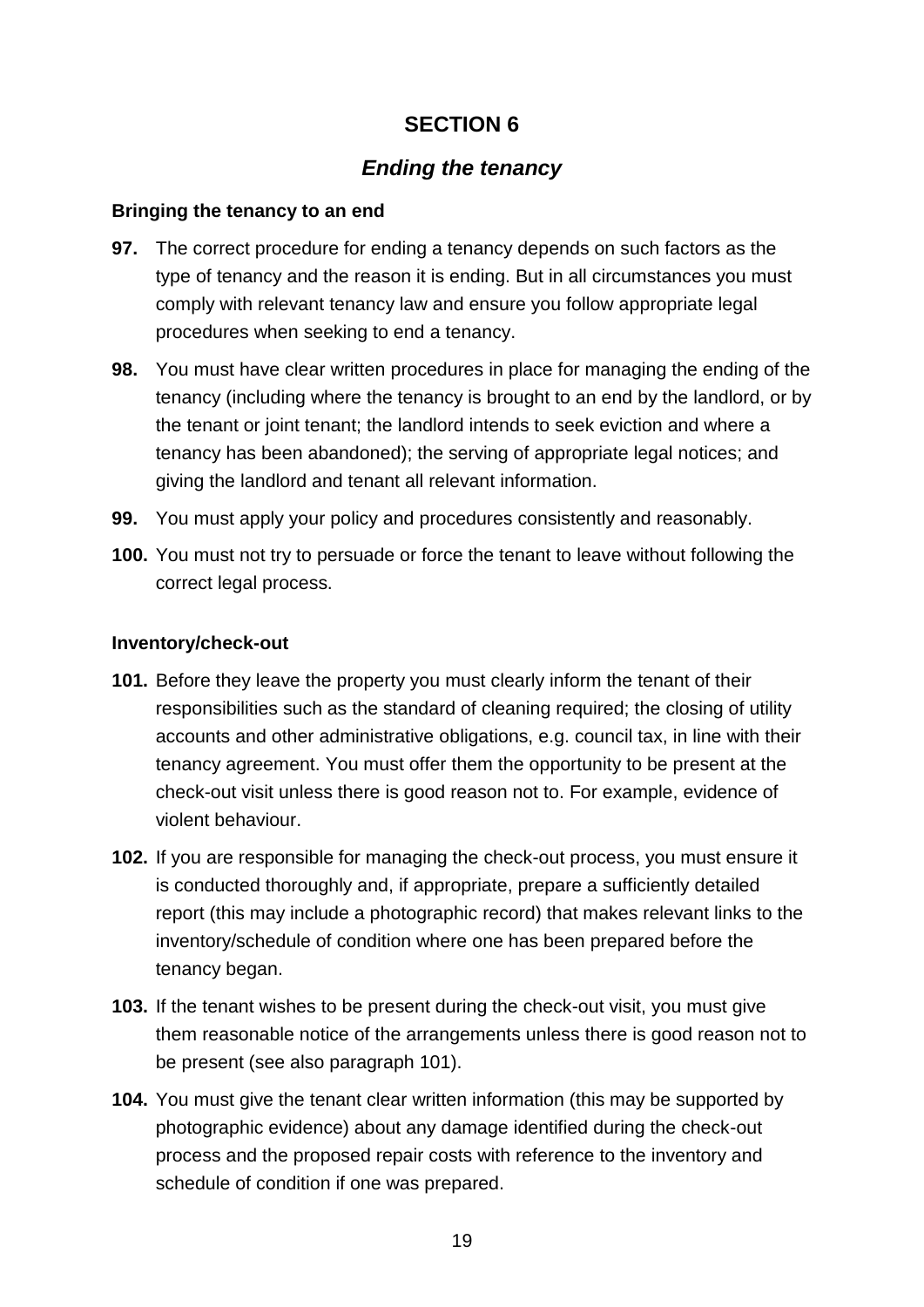#### <span id="page-19-0"></span>**Tenancy deposits**

- **105.** Where you manage the tenancy deposit on behalf of a landlord you must take reasonable steps to come to an agreement with the tenant about deposit repayment. Where agreement is reached you must make a claim to the relevant Tenancy Deposit Scheme.
- **106.** In the event of a dispute, the agent and tenant will be required to follow the relevant scheme's rules for disputes.

## **SECTION 7**

## *Communications and resolving complaints*

#### <span id="page-19-2"></span><span id="page-19-1"></span>**Communications**

- **107.** You must take all reasonable steps to ensure your letting agent registration number is included in all relevant documents and communications in line with your legal requirements under the 2014 Act.
- **108.** You must respond to enquiries and complaints within reasonable timescales. Overall, your aim should be to deal with enquiries and complaints as quickly and fully as possible and to keep those making them informed if you need more time to respond.
- **109.** You must provide landlords and tenants with your contact details including a current telephone number.
- **110.** You must make landlords and tenants aware of the Code and give them a copy on request, electronically if you prefer.
- **111.** You must not communicate with landlords or tenants in any way that is abusive, intimidating, or threatening.

#### <span id="page-19-3"></span>**Complaints resolution**

- **112.** You must have a clear written complaints procedure that states how to complain to your business and, as a minimum, make it available on request. It must include the series of steps that a complaint may go through, with reasonable timescales linked to those set out in your agreed terms of business.
- **113.** The procedure must also set out how you will handle complaints against contractors and third parties; any recourse to the complaints procedures of a professional or membership body you belong to; whether you provide access to alternative dispute resolution services; if you are also subject to another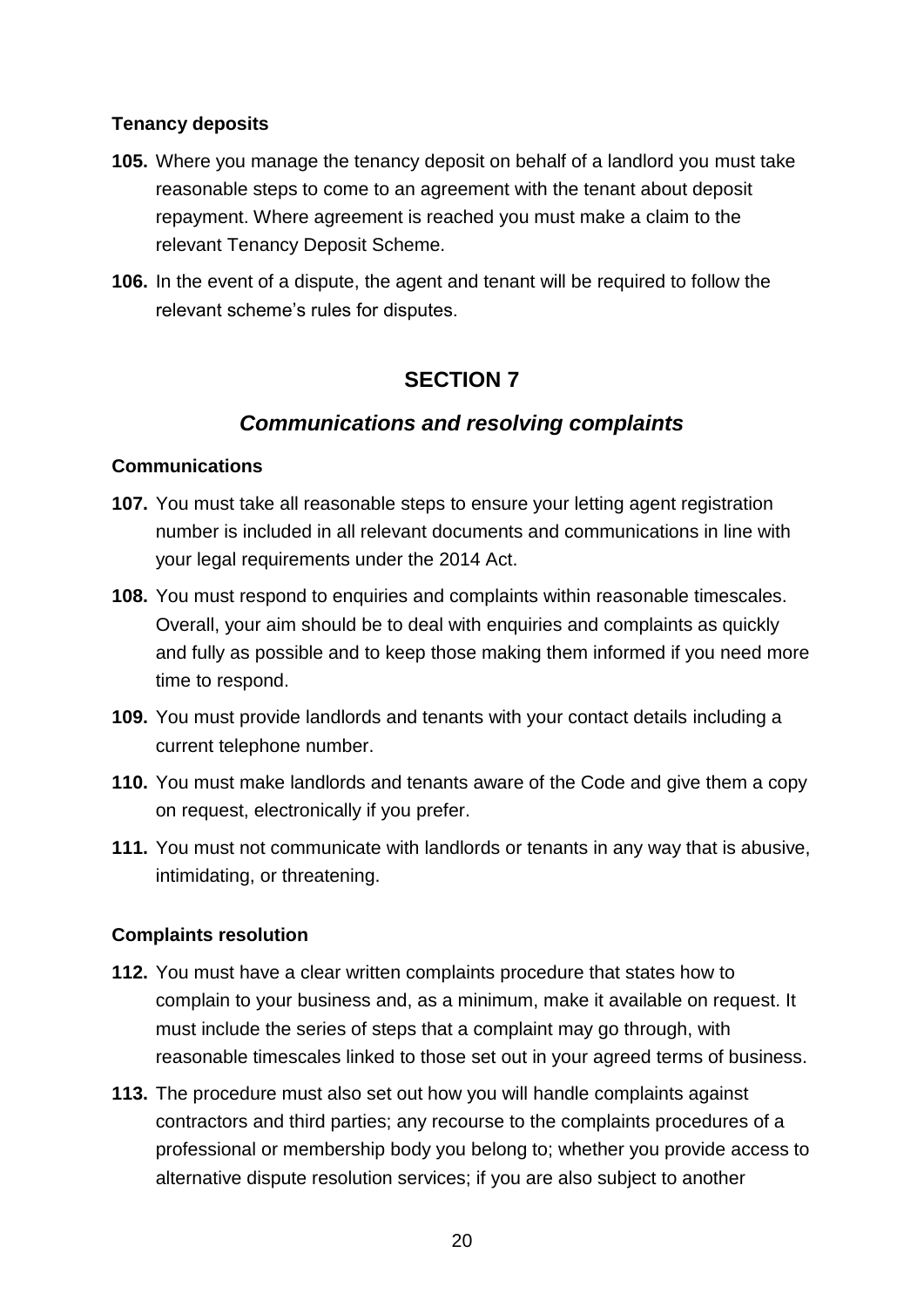regulatory body (for example the Scottish Legal Complaints Commission); and that a landlord or tenant (including former landlord or tenant) may apply to the Tribunal if they remain dissatisfied once your complaints process has been exhausted, or if you do not process the complaint within a reasonable timescale through your complaints handling procedure.

- **114.** You must not charge for handling a complaint.
- **115.** You must retain (in electronic or paper form) all correspondence about a landlord's or tenant's complaint for five years as the Tribunal may need this information.
- **116.** You must comply with any Tribunal request to provide information about an application made to it from a landlord or tenant.

## **SECTION 8**

## <span id="page-20-0"></span>*Handling landlords' and tenants' money, and insurance arrangements*

**117.** In this section "client money" means money held or rent collected on behalf of a prospective tenant, tenant or landlord (including former tenant or landlord). This section only applies if you hold and handle client money.

#### <span id="page-20-1"></span>**Client accounts**

- **118.** You must have robust and transparent written procedures for handling client money.
- **119.** You must keep adequate records and accounts to show all dealings with client money.
- **120.** You must be able to account immediately to them for all money held on behalf of clients.
- **121.** You must ensure you hold client money in one or more separate and dedicated client bank accounts with a bank or building society authorised by the Financial Conduct Authority, separate from your main business or private accounts.
- **122.** You must have written confirmation from any bank or building society where a client account is held that the following conditions apply:
	- (a) that all money standing to the credit of that account is client money; and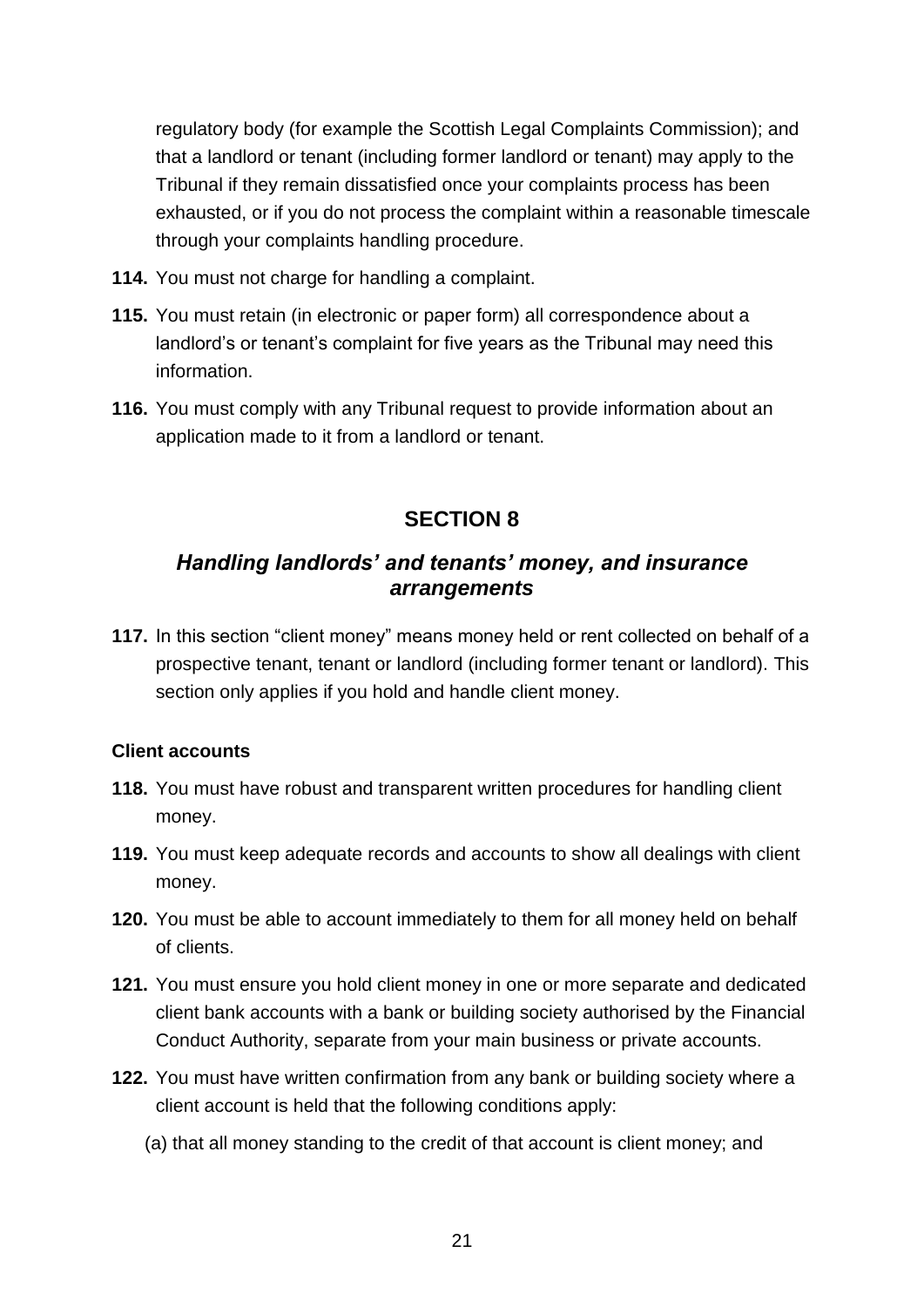- (b) that the bank or building society is not entitled to combine the account with any other account or exercise any right to set-off or counterclaim against money in that account for any sum owed to the bank or building society on any other of your accounts it holds.
- **123.** You must regularly record and monitor all transactions and reconcile these monthly as a minimum.
- **124.** You must ensure clients' money is available to them on request and is given to them without unnecessary delay or penalties, unless agreed otherwise in writing (for example to take account of any money outstanding for agreed works undertaken).
- **125.** You must pay or repay client money as soon as there is no longer any need to retain that money. Unless agreed otherwise in writing by the client, you should where feasible credit interest earned on any client account to the appropriate client.
- **126.** You must hold a client money protection insurance policy unless you can demonstrate equivalent or greater protection through another body or membership organisation. You must give further details (such as the name of your provider, your policy number and a summary of the policy) to them on request.

#### <span id="page-21-0"></span>**Debt recovery**

- **127.** You must have a clear written policy and procedure for debt recovery that lists a series of steps you will follow unless there is good reason not to. This should include setting out at what point you will contact any guarantor. The procedure must be clearly, proportionately and reasonably applied. It must set out how you will deal with disputed debts.
- **128.** Any charges you impose on late payment must not be unreasonable or excessive.
- <span id="page-21-1"></span>**129.** When you contact landlords, tenants or guarantors who owe you money, you or any third party acting on your behalf must not act intimidatingly or threateningly. Nor must you knowingly or carelessly misrepresent your authority and/or the correct legal position.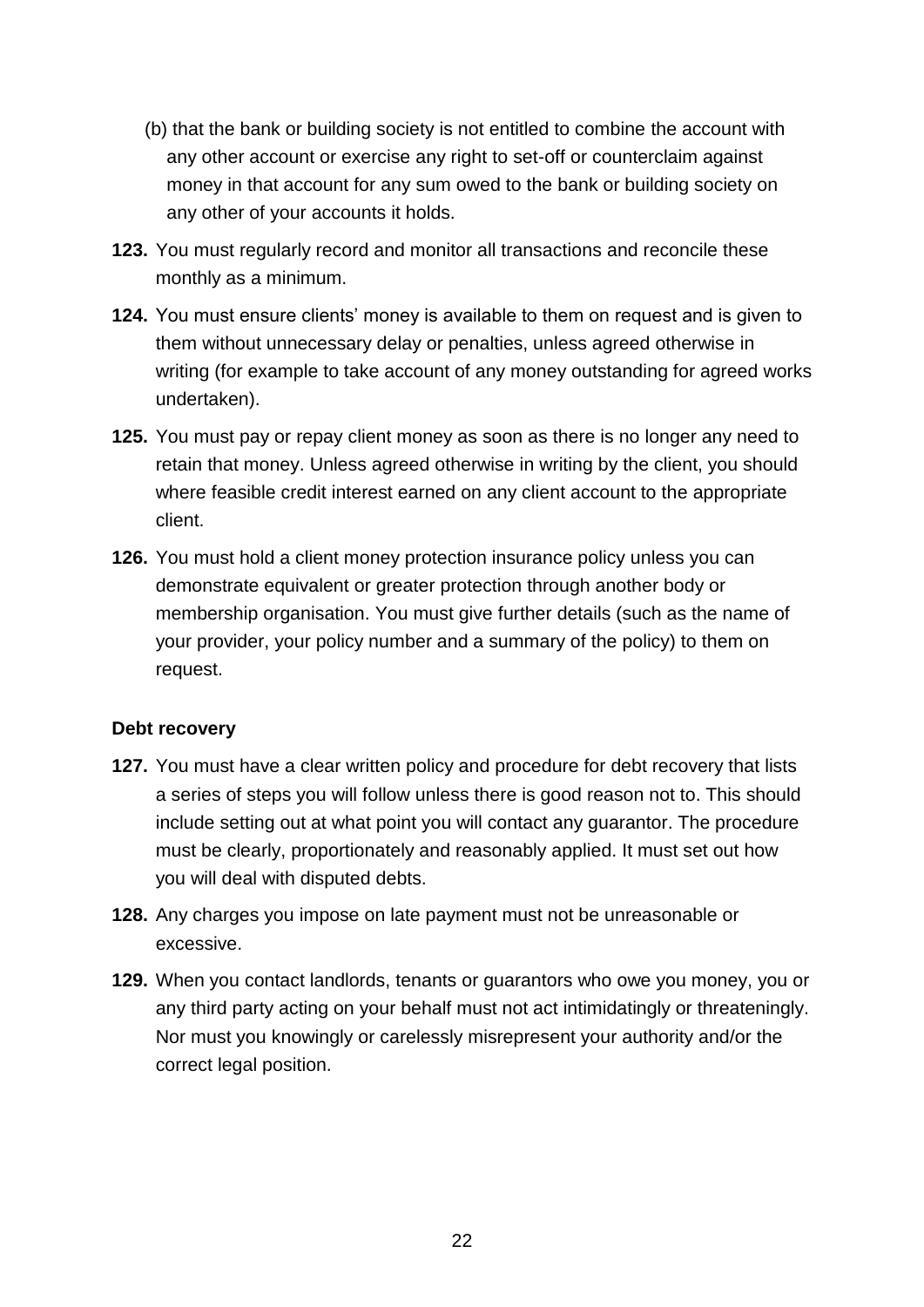#### **Professional indemnity arrangements**

- **130.** You must have, and maintain, adequate professional indemnity insurance that is appropriate for your agency's level of income and type of work unless you can demonstrate equivalent or greater protection through another body or membership organisation.
- **131.** Cover must be on a full civil liability basis and if feasible, this insurance should be fully retroactive.
- **132.** You must give further details (such as the name of your provider, your policy number and a summary of your policy) to them on request.

#### <span id="page-22-0"></span>**Provision of insurance products**

- **133.** If you are lawfully authorised to offer insurance products to landlords and tenants as part of your services, related costs must be clearly explained and itemised on all relevant documents.
- **134.** On request you must disclose to landlords and tenants, in writing, whether you receive any commission, fee, rebate or other payment or benefit from the company arranging or providing insurance cover and any financial or other interest you have with the insurance provider before they enter into an agreement. You must also disclose on request any other charge you make for providing the insurance.
- **135.** If applicable, you must have a procedure in place for making insurance claims on a landlord's behalf and for liaising with the insurer to check that claims are dealt with promptly and correctly. If landlords are responsible for submitting claims on their own behalf, you must supply all information they reasonably need to do so.
- **136.** You must keep the insurance claimant informed of the progress of their claim or give them enough information to allow them to pursue the matter themselves.

#### <span id="page-22-1"></span>**Criminal activity**

**137.** You must notify the appropriate authorities, such as the Police or National Crime Agency, if you suspect any person using your services is engaged in money laundering, human trafficking, or another criminal activity.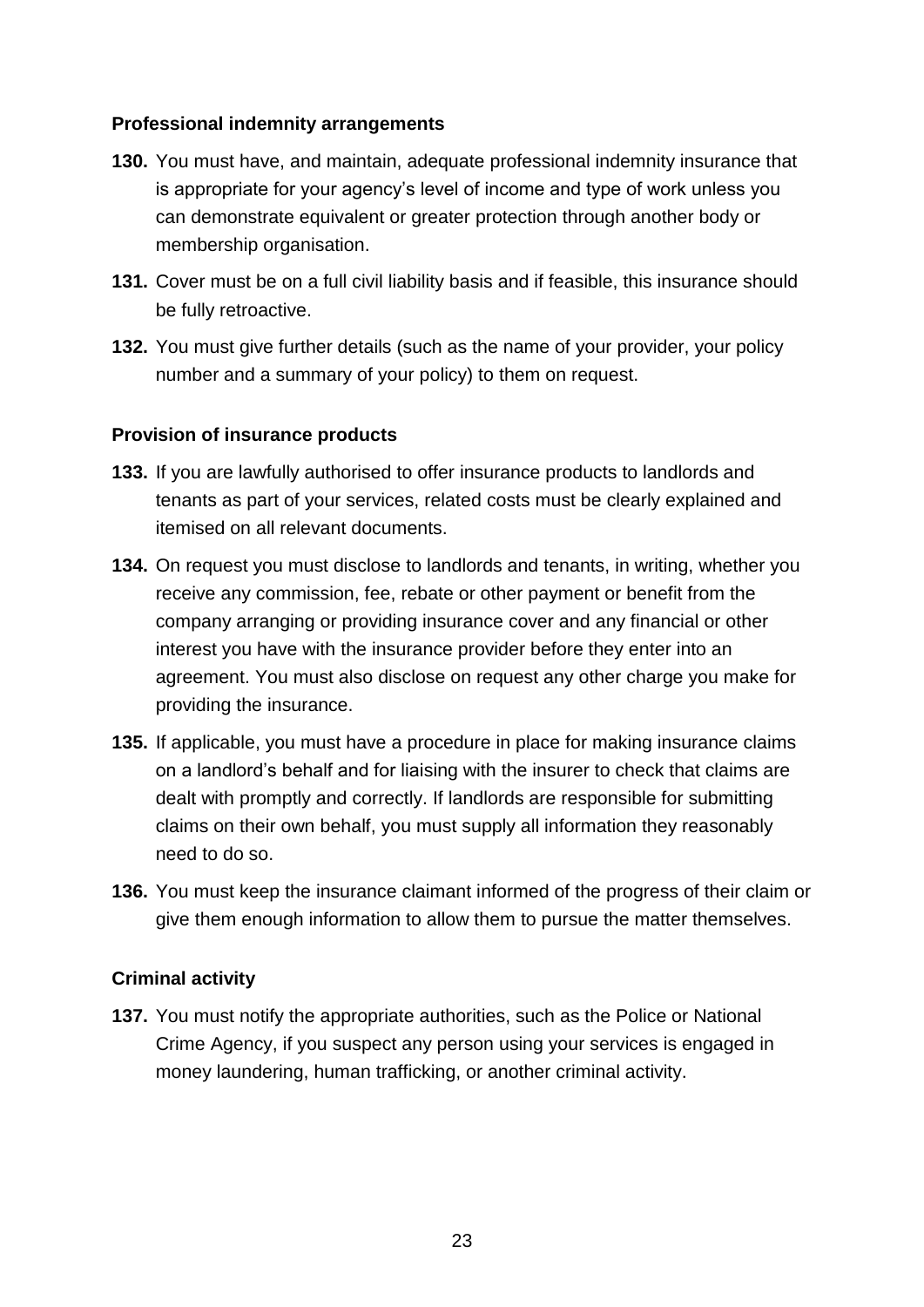## **List of Relevant Secondary Legislation**

<span id="page-23-0"></span>The Letting Agent Code of Practice (Scotland) Regulations 2016 S. S. I. 2016/133

The Private Housing (Tenancies) (Scotland) Act 2016 (Consequential Provisions) Regulation 2017 S. S. I. 2017/405

The Letting Agent (Registration and Code of Practice) (Scotland) (Miscellaneous Amendments) Regulation 2017 S. S. I. 2017/428